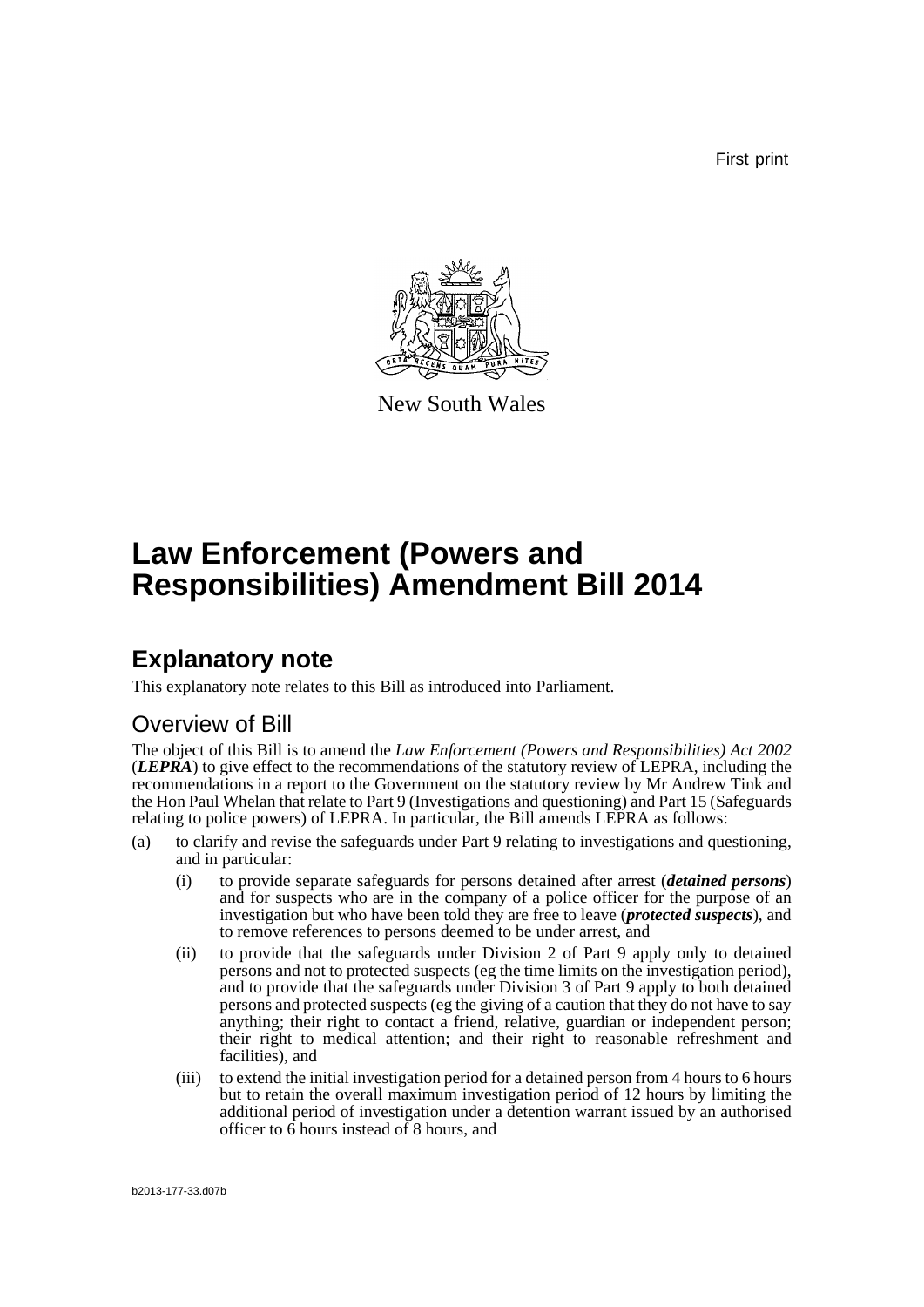- (iv) to require an authorised officer to whom an application is made for a detention warrant to take into account the period before detention during which the person was a protected suspect in the company of a police officer, and
- (v) to apply Part 9 to a detained person or protected suspect who remains at premises that are being searched under a search warrant (including provision for an independent police officer to exercise the functions of a custody manager; provision to dispense with requirements relating to contact with friends, relatives, guardians or independent persons if there is a reasonable suspicion that it may result in bodily injury to any other person; and provision to enable the custody record to be included in a video recording of the execution of the search warrant), and
- (vi) to enable information required to be given to detained persons and protected suspects to be given in summary form prescribed by the regulations,
- (b) to clarify and simplify the provisions of Part 15 (relating to safeguards applying to the exercise of police powers) by recasting the provisions in plain language, and in particular:
	- (i) to clarify the time at which police officers exercising a relevant police power must provide evidence they are a police officer (if not in uniform), provide their name and place of duty and provide the reason for exercising the power (so that it is to be provided as soon as reasonably practicable or, in the case of direction, requirement or request to a single person, before exercising the power), and
	- (ii) to consolidate the warnings to a person to whom a direction, requirement or request is given to a single warning that the person must by law comply with the direction, requirement or request (instead of a warning that the person must comply and a warning that failure to comply is an offence), and
	- (iii) to retain the requirement that a police officer provide his or her name and place of duty, but to provide that a failure to do so does not render the exercise of the power unlawful (except in the case of a direction, requirement or request to a single person), and
	- (iv) to provide that the Ombudsman is to monitor the operation of the Part relating to the provision of the name and place of duty of a police officer and provide a report for tabling in Parliament,
- (c) to make miscellaneous amendments, including:
	- (i) to amalgamate existing provisions relating to ordinary and frisk searches, and
	- (ii) to remove the requirement that a strip search may be carried out at a police station or other place of detention only if the seriousness or urgency of the circumstances require the search to be carried out but to provide that such a requirement will continue to apply to strip searches carried out in any other place, and
	- (iii) to limit the circumstances in which a strip search of a child or person with impaired intellectual functioning can be carried out in the absence of a parent, guardian or support person, and
	- (iv) to allow persons while they are being searched to be asked questions that relate to issues of personal safety associated with the search, and
	- (v) to expand the powers that may be exercised at a crime scene before a crime scene warrant is obtained (including extending the period during which such powers may be exercised before obtaining a warrant), and
	- (vi) to provide that a crime scene warrant may relate to more than one set of premises.

## Outline of provisions

**Clause 1** sets out the name (also called the short title) of the proposed Act.

**Clause 2** provides for the commencement of the proposed Act on a day or days to be appointed by proclamation.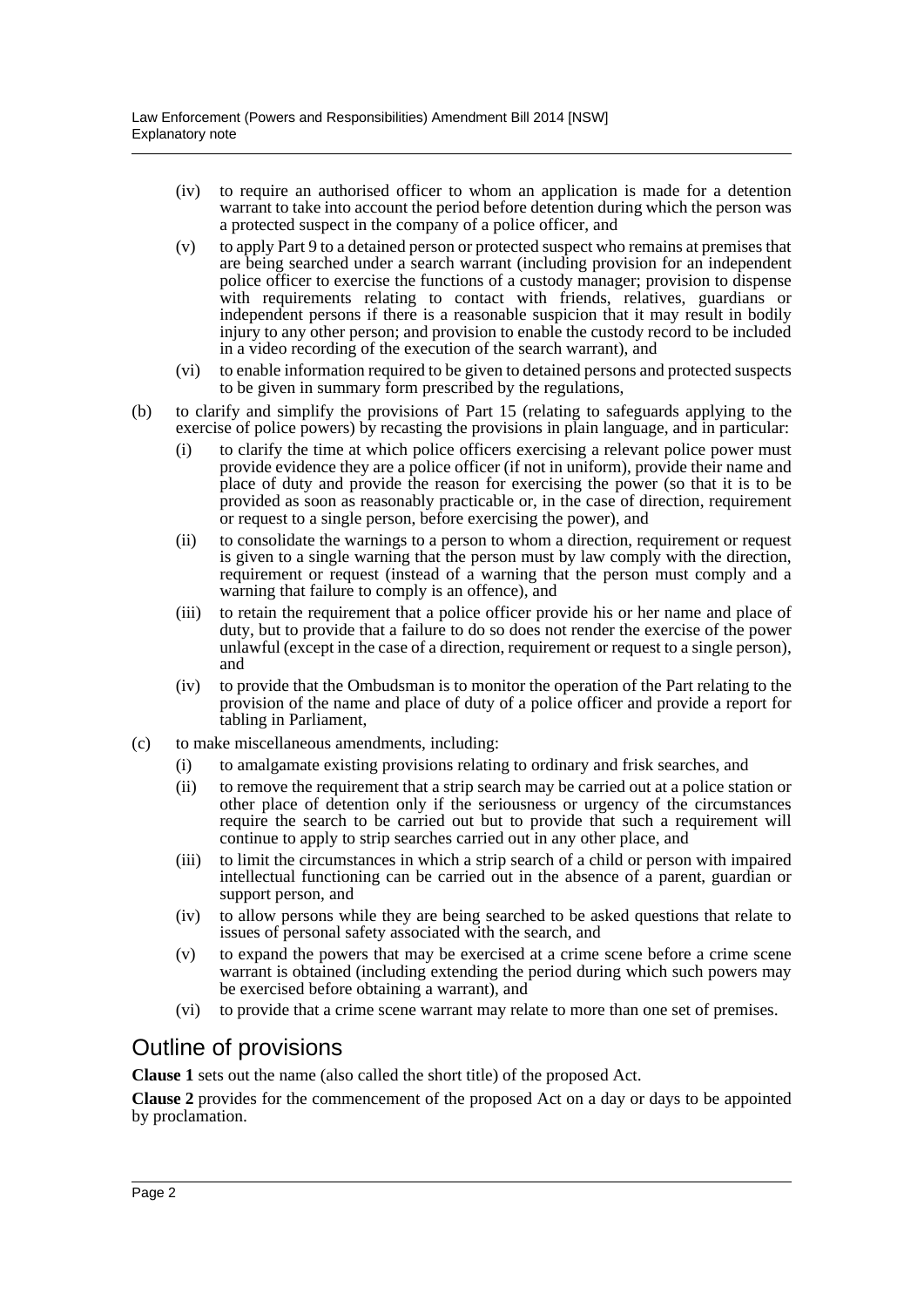### **Schedule 1 Amendment of Law Enforcement (Powers and Responsibilities) Act 2002 No 103 relating to investigations and questioning under Part 9**

The Schedule amends the provisions of Part 9 of LEPRA to give effect to paragraph (a) of the Overview above.

### **Schedule 2 Amendment of Law Enforcement (Powers and Responsibilities) Act 2002 No 103 relating to safeguards under Part 15**

The Schedule amends the provisions of Part 15 of LEPRA to give effect to paragraph (b) of the Overview above.

### **Schedule 3 Miscellaneous amendments to Law Enforcement (Powers and Responsibilities) Act 2002 No 103**

#### **Personal searches generally**

**Schedule 3 [14]** makes it clear that, in conducting a personal search, any requirement by a police officer that the person open his or her mouth is to enable the mouth to be searched. **Schedule 3 [1]** is a consequential amendment which provides that a person's body cavities (which are not authorised to be searched under LEPRA) do not include the person's mouth.

**Schedule 3 [15] and [16]** make it clear that the power to search a person who is in lawful custody of the police is a power that may be exercised following the person's arrest and that the power may be exercised immediately before or during the transportation of the person after being arrested to or from a police station or other place of detention.

**Schedule 3 [20]** provides that the provisions of LEPRA applying to personal searches extend to searches carried out by a police officer after obtaining the person's consent to carry out the search. In such a case, the purpose for carrying out the search will be the purpose for which the police officer obtained consent to search. **Schedule 3 [29]** provides that a consensual search may only be carried out if the police officer has sought the person's consent before carrying out the search and the officer provides the person with evidence that the officer is a police officer and with the officer's name and place of duty.

**Schedule 3 [21]** amalgamates existing provisions relating to ordinary searches and frisk searches and continues the powers that may be exercised for the purposes of carrying out the search of a person currently set out in the definitions of "ordinary search" and "frisk search" which are being consequentially omitted. **Schedule 3 [2] and [17]** are consequential amendments.

**Schedule 3 [24]** restates an existing provision that requires a search to be conducted by a police officer who is of the same sex as the person to be searched. However, in the case where no such officer is available, the power to conduct the search may be delegated to a person who is of the same sex as the person to be searched and who is of a class of persons prescribed by the regulations. **Schedule 3 [3]** provides that references in LEPRA to persons of the same sex or opposite sex will cover transgender persons. **Schedule 3 [1], [23] and [26]** are consequential amendments.

**Schedule 3 [25]** provides that the prohibition on asking a person questions while the person is being searched will not apply to questions that relate to issues of personal safety associated with the search.

#### **Strip searches**

**Schedule 3 [22]** provides that a police officer may conduct a strip search at a police station or other place of detention if the police officer conducting the search reasonably suspects that the strip search is necessary for the purposes of conducting the search. A strip search may be conducted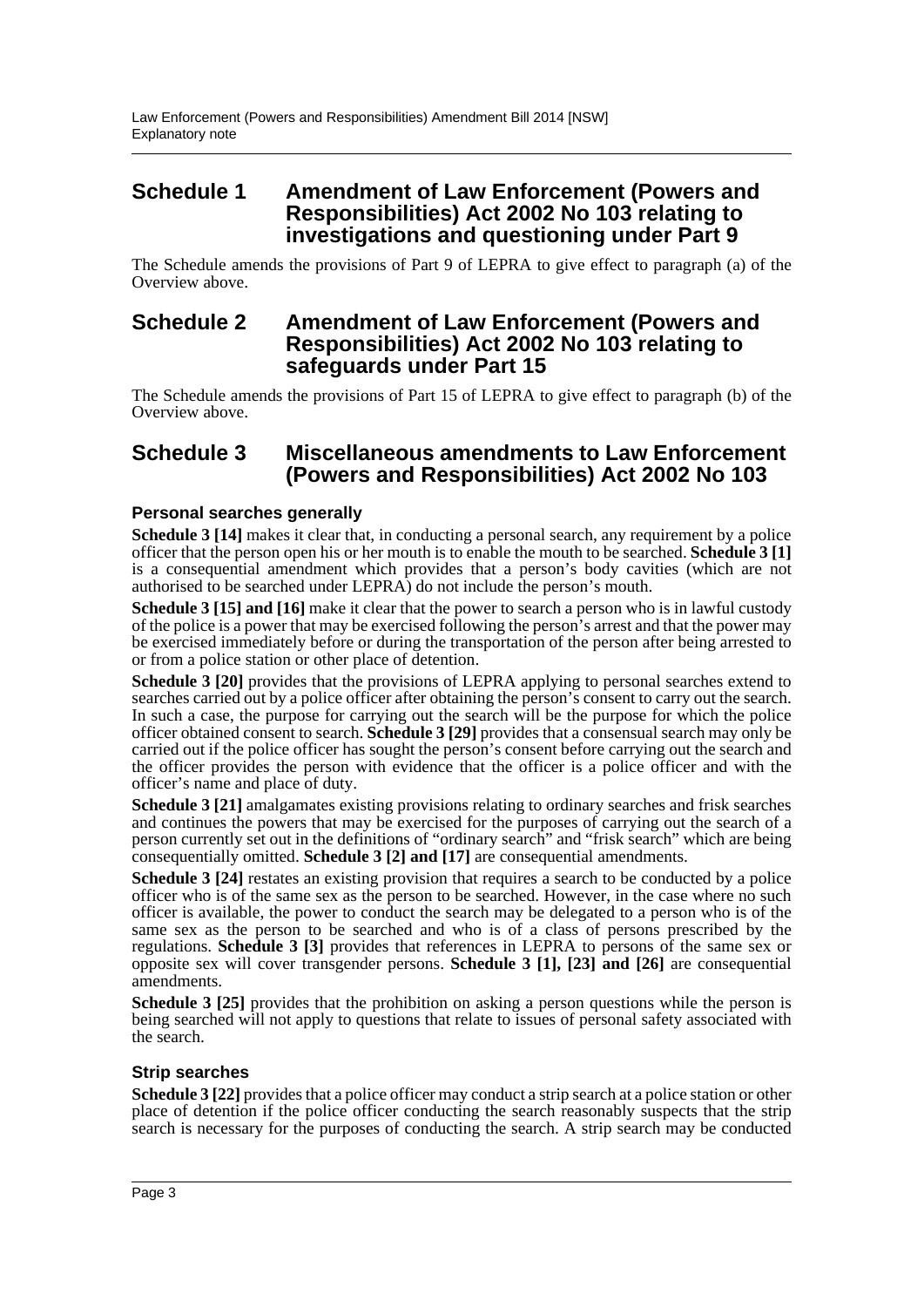elsewhere if the police officer conducting the search reasonably suspects that the strip search is necessary for the purposes of the search and that the seriousness and urgency of the circumstances make the strip search necessary.

**Schedule 3 [27]** makes it clear that the prohibition on a strip search being conducted in the presence or view of a person who is of the opposite sex to the person being searched does not prevent a parent, guardian or personal representative of the opposite sex to the person being searched from being present during the search.

**Schedule 3 [28]** provides that a strip search of a child or person with impaired intellectual functioning may be conducted in the absence of a parent, guardian or support person but only if a police officer reasonably suspects that delaying the search is likely to result in evidence being concealed or destroyed or an immediate search is necessary to protect the safety of a person. In such a case, the police officer conducting the strip search must record the reasons for conducting the search in the absence of a parent, guardian or support person.

#### **Crime scene powers**

**Schedule 3 [32]** authorises a police officer to remain in a dwelling on which a domestic violence offence is being or may have been committed and to exercise functions similar to those in relation to a crime scene (such as directing a person to leave, or not to enter, the dwelling) so that evidence of the commission of the offence can be preserved. **Schedule 3 [31] and [33]–[35]** are consequential amendments and **Schedule 3 [36]** makes it an offence to obstruct or hinder a police officer who is exercising crime scene powers in relation to a domestic violence offence.

**Schedule 3 [37]** provides that the prohibition on establishing a crime scene on the same premises more than once in any 24 hour period does not prevent a subsequent crime scene being established during that period on the same premises for the purposes of investigating a separate offence that is not related to the offence for which the initial crime scene was established.

**Schedule 3 [38]** expands the powers that may be exercised at a crime scene without a crime scene warrant to include investigative powers (including the power to search the crime scene but not powers to seize or detain things). **Schedule 3 [40]** provides that the police may, in exercising crime scene powers without a warrant, open a thing that is locked only if it is possible to do so without causing any damage.

**Schedule 3 [39]** extends from 3 to 4 hours the period during which crime scene powers may be exercised before a crime scene warrant is obtained (in the case of a rural area the period is extended to 6 hours). **Schedule 3 [41]** is a consequential amendment.

**Schedule 3 [42]** provides that a crime scene warrant may, if a crime scene relating to an offence is established on more than one set of premises, apply to each such set of premises.

**Schedule 3 [43]** enables the occupier of private premises in respect of which a crime scene warrant is issued to apply to an authorised officer for a review of the grounds on which the warrant is issued. Any such application does not stay the operation of the warrant.

**Schedule 3 [45]** provides that, in the case where crime scene powers are exercised on premises with the occupier's consent, the consent may only be given if the occupier has been informed by the police of the powers proposed to be exercised, the reasons for exercising those powers and that the occupier has the right to refuse to give consent. **Schedule 3 [44]** requires the occupier's consent to be in writing if reasonably practicable.

#### **Miscellaneous amendments**

**Schedule 3 [10]** makes it clear that the direction by a police officer to stop a vehicle is not given under the provisions of LEPRA that relate to the power of police officers to require drivers or passengers to disclose their identity.

**Schedule 3 [4]–[9], [11]–[13] and [18]** ensure that, in the case of certain police powers under LEPRA that must be complied with by the person in respect of whom the power is exercised, the power is expressed as a requirement rather than as a request by a police officer. The amendments merely bring certain provisions into line with other provisions of LEPRA that contain police powers that must be complied with.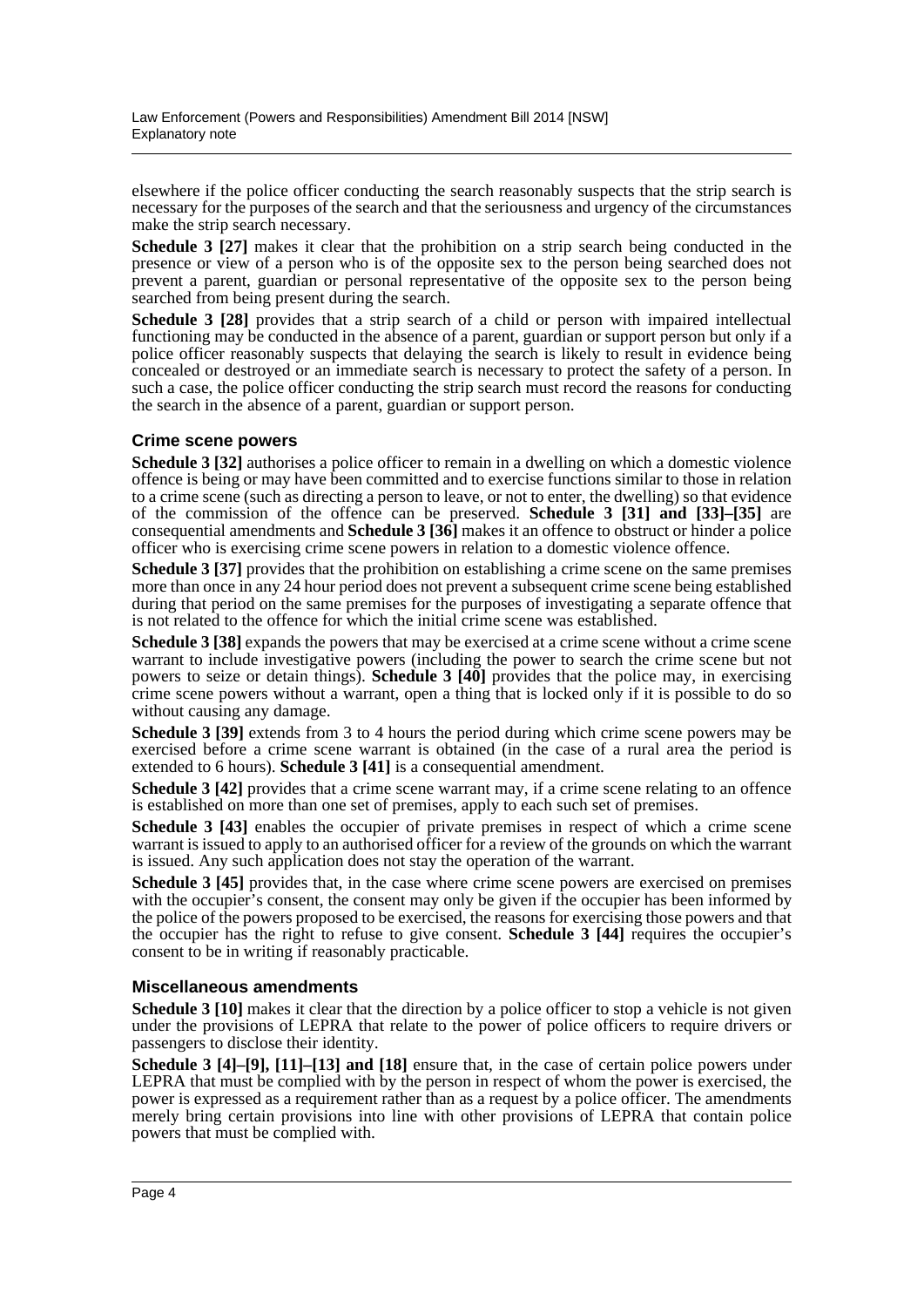**Schedule 3 [19]** rearranges the order of existing provisions that authorise the carrying out of personal searches so that the power to search for knives and other dangerous implements, which is based on a reasonable suspicion that a person has such an implement in his or her possession, will immediately follow other existing search powers that are also based on a reasonable suspicion and will precede those powers relating to the search of persons on arrest or while in custody (which involve a different test). **Schedule 3 [48]** is a consequential amendment.

**Schedule 3 [30]** simplifies the grounds on which a notice to an authorised deposit-taking institution to produce documents is issued.

**Schedule 3 [46]** repeals a provision that prevents police in-car video equipment from being used to record a conversation between a police officer and a person after the person has been arrested.

**Schedule 3 [47]** makes it clear that the recording of a conversation between police officers by means of police in-car video equipment does not constitute the use of a listening device for the purposes of the *Surveillance Devices Act 2007*.

**Schedule 3 [49]** enables the Commissioner of Police to order the destruction of any identification particulars of a person taken while the person is in custody. Such a power does not affect any existing requirement relating to destruction of identification particulars.

**Schedule 3 [54]** transfers the provisions of Part 12 of LEPRA (which contains police powers relating to the regulation of traffic and vehicles, including the use of tyre deflation devices and preventing intoxicated drivers from driving) to the *Road Transport Act 2013*. **Schedule 3** [50]–[53] are related amendments.

**Schedule 3 [55]** enables the regulations to prescribe a code of practice relating to the power of police to give directions under Part 14 of LEPRA.

### **Schedule 4 Amendment of Law Enforcement (Powers and Responsibilities) Regulation 2005**

**Schedule 4 [1]** provides that a receipt of the items seized during the execution of a covert search warrant must be provided to the occupier of the premises when the occupier is notified of the search unless the provision of the receipt would result in a person's safety being jeopardised or would compromise the investigation of a matter. **Schedule 4 [2]** requires a copy of any such receipt that is provided to the occupier to be kept.

**Schedule 4** [3] provides that, in the case of a crime scene warrant that relates to more than one set of premises, the occupier's right to inspect the warrant is restricted only to the part that relates to the occupier's premises.

**Schedule 4 [4] and [5]** make consequential amendments to forms.

## **Schedule 5 Consequential amendment of other legislation**

The Schedule makes amendments to other Acts and a regulation that refer to provisions of Part 15 of LEPRA as a consequence of the substitution of that Part by the proposed Act.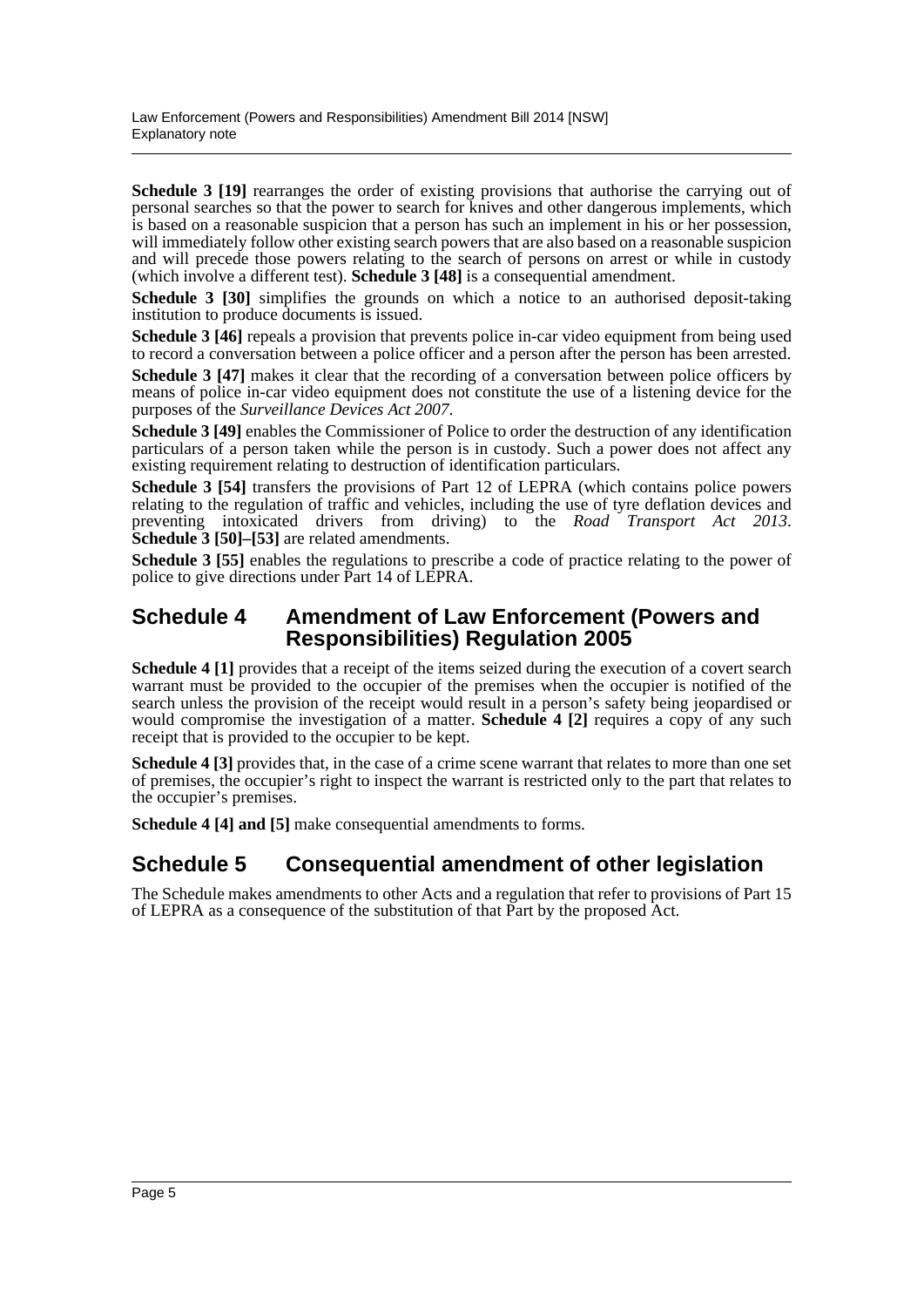First print

Page



New South Wales

## **Law Enforcement (Powers and Responsibilities) Amendment Bill 2014**

## **Contents**

|            | Name of Act                                                                                                                    | 2              |
|------------|--------------------------------------------------------------------------------------------------------------------------------|----------------|
| 2          | Commencement                                                                                                                   | $\overline{2}$ |
| Schedule 1 | Amendment of Law Enforcement (Powers and Responsibilities)<br>Act 2002 No 103 relating to investigations and questioning under |                |
|            | Part 9                                                                                                                         | 3              |
| Schedule 2 | Amendment of Law Enforcement (Powers and Responsibilities)<br>Act 2002 No 103 relating to safeguards under Part 15             | 6              |
| Schedule 3 | Miscellaneous amendments to Law Enforcement (Powers and<br>Responsibilities) Act 2002 No 103                                   | 11             |
| Schedule 4 | Amendment of Law Enforcement (Powers and Responsibilities)<br>Regulation 2005                                                  | 19             |
| Schedule 5 | Consequential amendment of other legislation                                                                                   | 20             |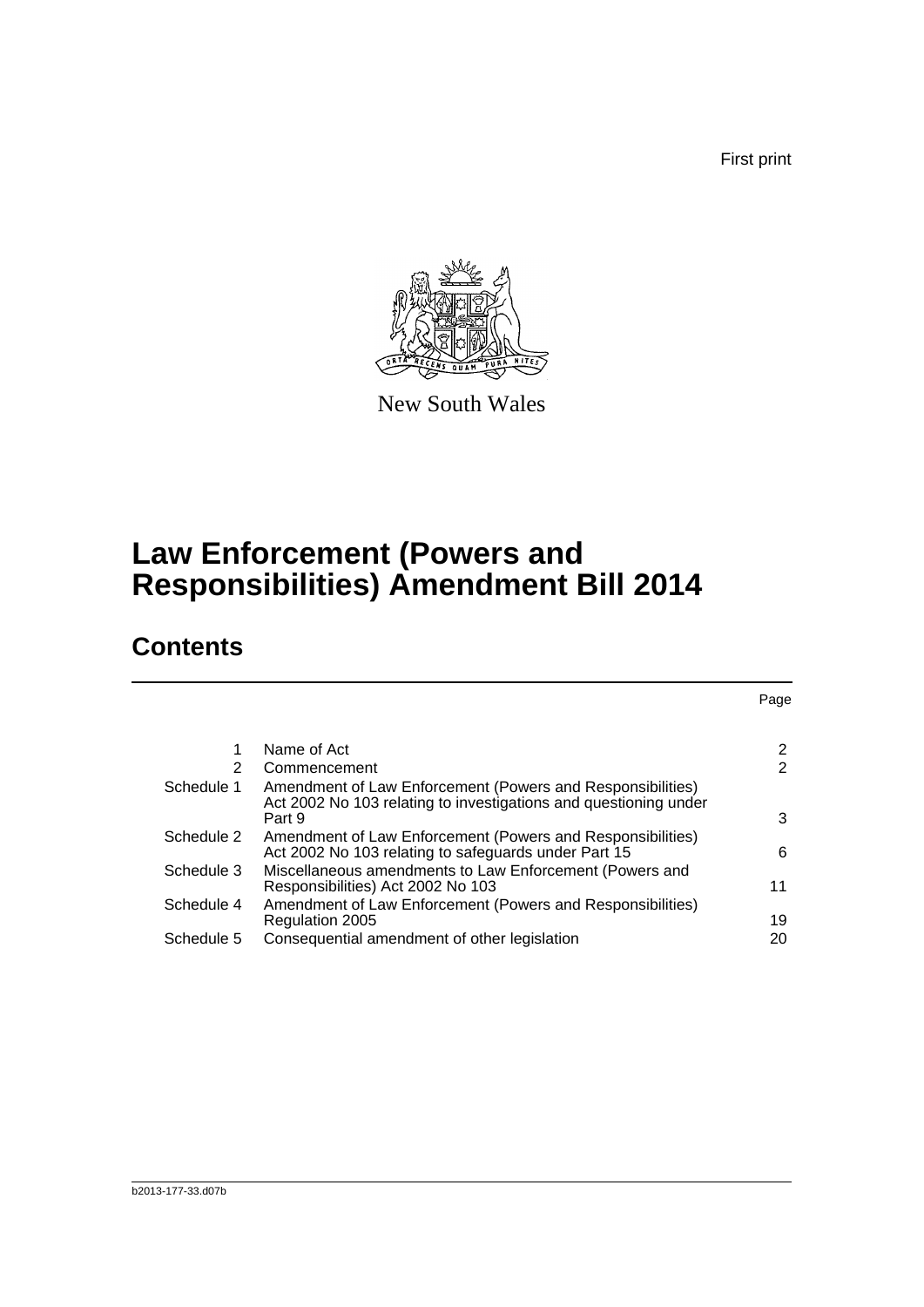

New South Wales

## **Law Enforcement (Powers and Responsibilities) Amendment Bill 2014**

No , 2014

#### **A Bill for**

An Act to amend the *Law Enforcement (Powers and Responsibilities) Act 2002* in relation to police investigations and questioning, to safeguards relating to the exercise of police powers and to search and other police powers; and for other purposes.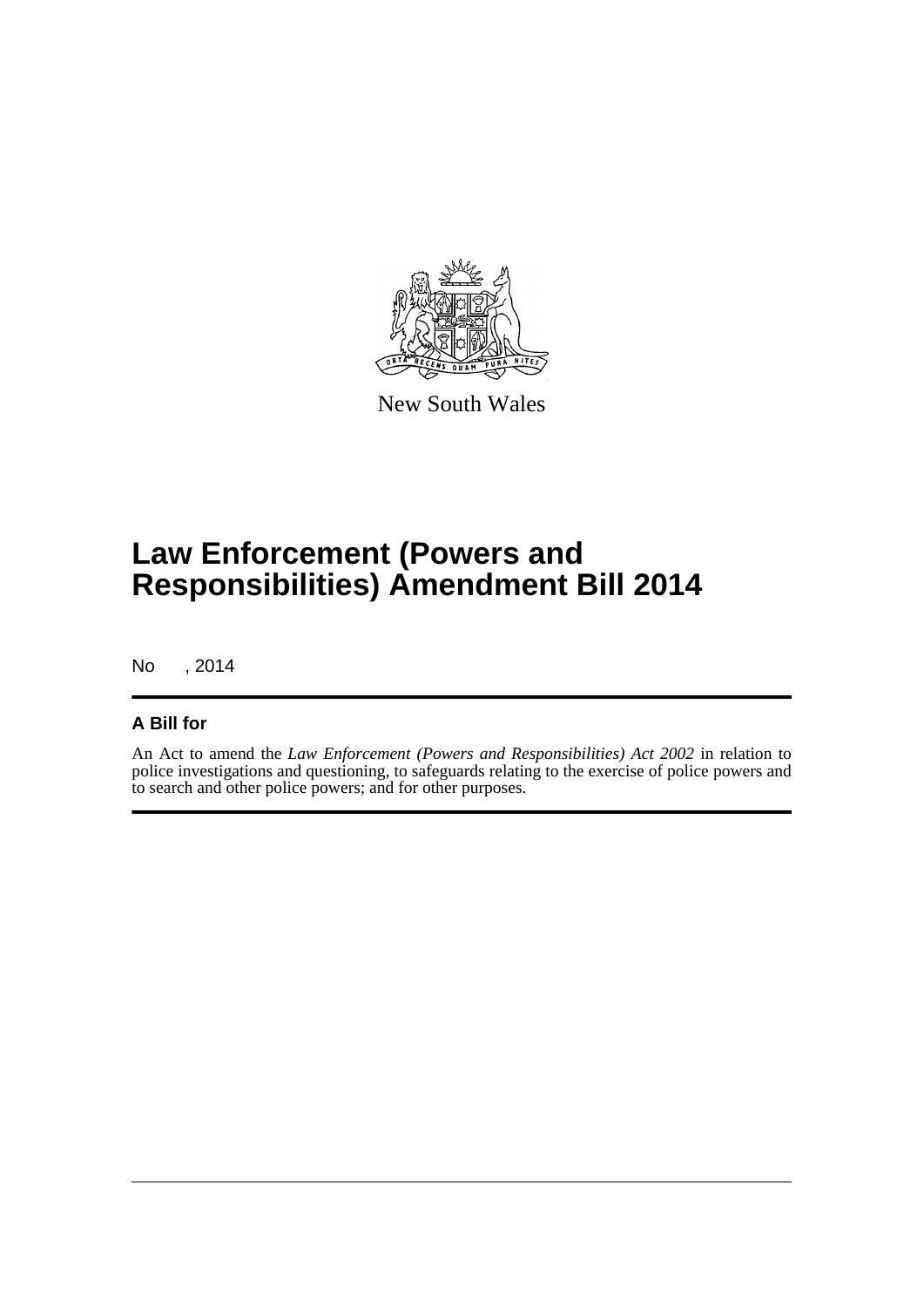<span id="page-7-1"></span><span id="page-7-0"></span>

| The Legislature of New South Wales enacts:                                           |        |
|--------------------------------------------------------------------------------------|--------|
| Name of Act                                                                          | 2      |
| This Act is the Law Enforcement (Powers and Responsibilities) Amendment<br>Act 2014. | 3<br>4 |
| <b>Commencement</b>                                                                  | 5      |
| This Act commences on a day or days to be appointed by proclamation.                 | 6      |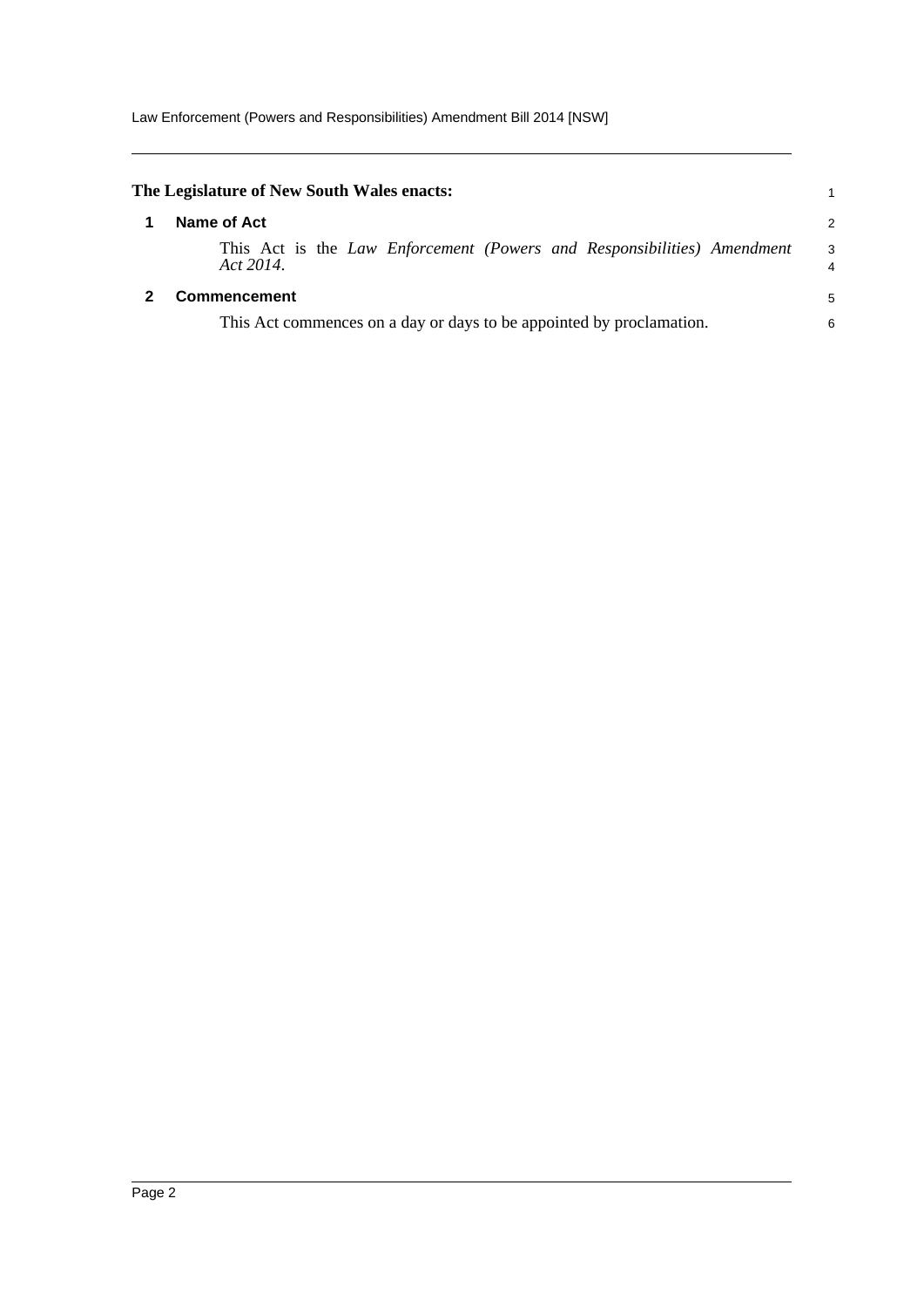Law Enforcement (Powers and Responsibilities) Amendment Bill 2014 [NSW] Schedule 1 Amendment of Law Enforcement (Powers and Responsibilities) Act 2002 No 103 relating to investigations and questioning under Part 9

<span id="page-8-0"></span>

|       | <b>Schedule 1</b> |                           |     | <b>Amendment of Law Enforcement (Powers and</b><br>Responsibilities) Act 2002 No 103 relating to<br>investigations and questioning under Part 9                                                                                                             | 1<br>$\overline{2}$<br>3 |  |  |
|-------|-------------------|---------------------------|-----|-------------------------------------------------------------------------------------------------------------------------------------------------------------------------------------------------------------------------------------------------------------|--------------------------|--|--|
| $[1]$ |                   |                           |     | <b>Section 109 Objects of Part</b>                                                                                                                                                                                                                          | 4                        |  |  |
|       |                   |                           |     | Insert at the end of section 109 (c):                                                                                                                                                                                                                       | 5                        |  |  |
|       |                   |                           |     | , and                                                                                                                                                                                                                                                       | 6                        |  |  |
|       |                   |                           | (d) | to provide for the rights of a suspect who is in the company of a police<br>officer in connection with an investigative procedure but who is not so<br>detained.                                                                                            | $\overline{7}$<br>8<br>9 |  |  |
| $[2]$ |                   |                           |     | <b>Section 110 Definitions</b>                                                                                                                                                                                                                              | 10                       |  |  |
|       |                   |                           |     | Insert in alphabetical order in section $110(1)$ :                                                                                                                                                                                                          | 11                       |  |  |
|       |                   |                           |     | <i>protected suspect</i> means a person who is in the company of a police officer for<br>the purpose of participating in an investigative procedure in connection with<br>an offence if:                                                                    | 12<br>13<br>14           |  |  |
|       |                   |                           | (a) | the person has been informed that he or she is entitled to leave at will,<br>and                                                                                                                                                                            | 15<br>16                 |  |  |
|       |                   |                           | (b) | the police officer believes that there is sufficient evidence that the<br>person has committed the offence.                                                                                                                                                 | 17<br>18                 |  |  |
| $[3]$ |                   |                           |     | Section 110 (2) and (3)                                                                                                                                                                                                                                     | 19                       |  |  |
|       |                   | Omit the subsections.     |     |                                                                                                                                                                                                                                                             | 20                       |  |  |
| [4]   |                   | <b>Section 110 (5)</b>    |     |                                                                                                                                                                                                                                                             |                          |  |  |
|       |                   |                           |     | Insert after section $110(4)$ :                                                                                                                                                                                                                             | 22                       |  |  |
|       |                   | (5)                       |     | For the purposes of this Part, a reference to the place where a protected suspect<br>is detained is a reference to the place where the person is participating in the<br>relevant investigative procedure.                                                  | 23<br>24<br>25           |  |  |
| $[5]$ |                   |                           |     | Section 111 Persons to whom Part applies                                                                                                                                                                                                                    | 26                       |  |  |
|       |                   |                           |     | Insert "or who is a protected suspect in connection with an offence" after "under arrest by<br>a police officer for an offence" in section $111(1)$ .                                                                                                       | 27<br>28                 |  |  |
| [6]   |                   | <b>Section 112A</b>       |     |                                                                                                                                                                                                                                                             | 29                       |  |  |
|       |                   | Insert after section 112: |     |                                                                                                                                                                                                                                                             | 30                       |  |  |
|       | 112A              |                           |     | Application of Part in connection with execution of search warrants                                                                                                                                                                                         | 31                       |  |  |
|       |                   | (1)                       |     | This Part applies to a person in the company of a police officer for the purpose<br>of an investigative procedure at premises that are being searched under a<br>search warrant issued under this Act or under a provision specified in<br>Schedule 2 if:   | 32<br>33<br>34<br>35     |  |  |
|       |                   |                           | (a) | the person has been arrested and is in custody at those premises, or                                                                                                                                                                                        | 36                       |  |  |
|       |                   |                           | (b) | the person is at the premises and is a protected suspect.                                                                                                                                                                                                   | 37                       |  |  |
|       |                   | (2)                       |     | For that purpose:                                                                                                                                                                                                                                           | 38                       |  |  |
|       |                   |                           | (a) | the functions of the custody manager under this Part are exercisable by<br>a police officer who is at the premises but who is not connected with the<br>investigation concerned and who does not participate in the execution<br>of the search warrant, and | 39<br>40<br>41<br>42     |  |  |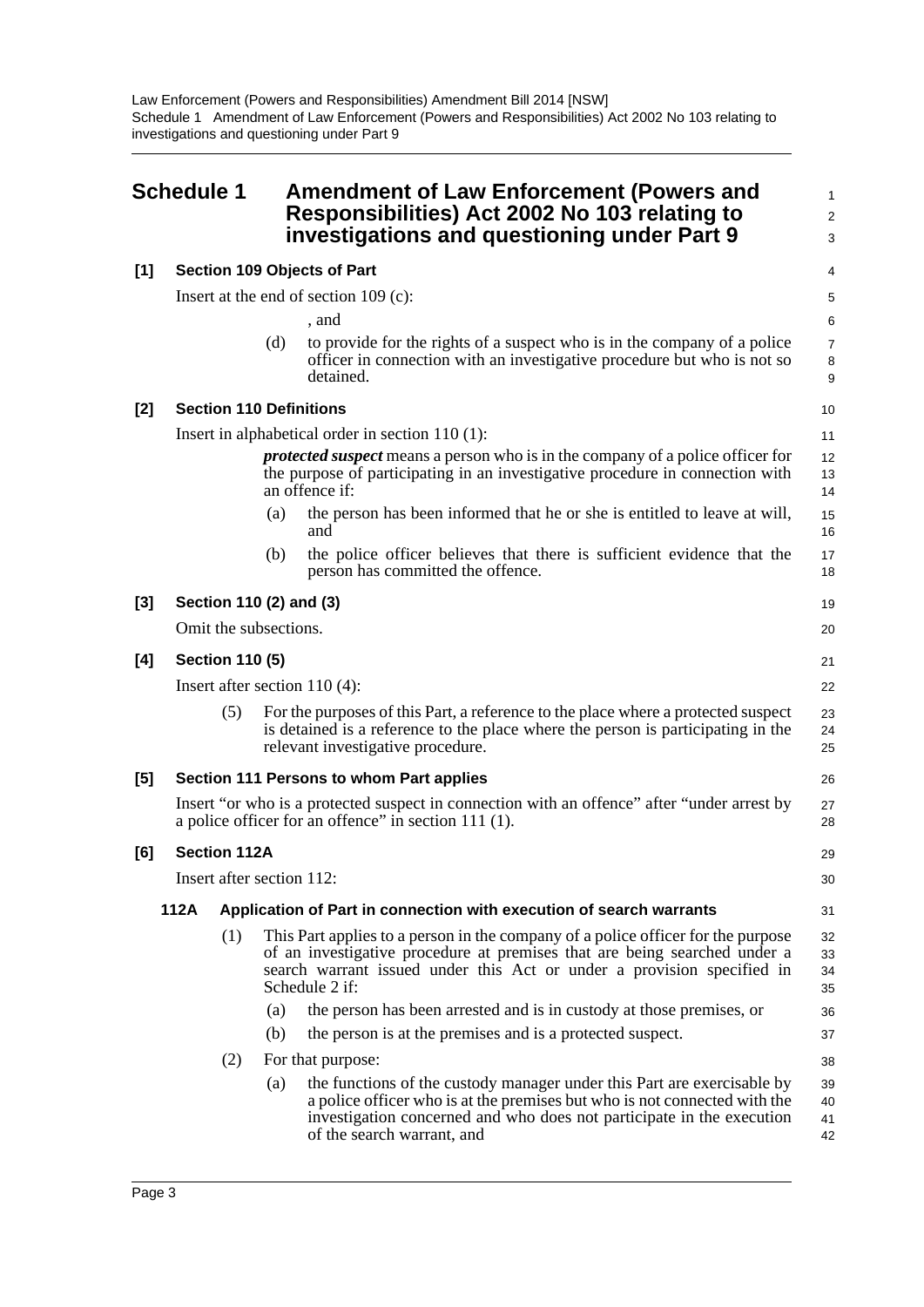| the police officer exercising the functions of the custody manager is not<br>required to comply with any obligation under this Part relating to<br>communication with a friend, relative, guardian or independent person<br>if the police officer suspects on reasonable grounds that doing so may<br>result in bodily injury to any other person, and<br>the custody record for the detained person or protected suspect may | $\mathbf{1}$<br>$\overline{2}$<br>3<br>4<br>5                          |
|-------------------------------------------------------------------------------------------------------------------------------------------------------------------------------------------------------------------------------------------------------------------------------------------------------------------------------------------------------------------------------------------------------------------------------|------------------------------------------------------------------------|
|                                                                                                                                                                                                                                                                                                                                                                                                                               |                                                                        |
|                                                                                                                                                                                                                                                                                                                                                                                                                               | 6<br>$\overline{7}$<br>8                                               |
| this Part applies with such other modifications as are prescribed by the                                                                                                                                                                                                                                                                                                                                                      | 9<br>10                                                                |
| Section 113 Effect of Part on other powers and duties                                                                                                                                                                                                                                                                                                                                                                         | 11                                                                     |
| Insert "or is a protected suspect" after "who is under arrest" in section $113$ (2) (b).                                                                                                                                                                                                                                                                                                                                      | 12                                                                     |
|                                                                                                                                                                                                                                                                                                                                                                                                                               | 13                                                                     |
|                                                                                                                                                                                                                                                                                                                                                                                                                               | 14                                                                     |
| Investigation and questioning powers—persons under                                                                                                                                                                                                                                                                                                                                                                            | 15<br>16                                                               |
|                                                                                                                                                                                                                                                                                                                                                                                                                               | 17                                                                     |
| Omit "4 hours" from section 115 (2). Insert instead "6 hours".                                                                                                                                                                                                                                                                                                                                                                | 18                                                                     |
| Section 116 Determining reasonable time                                                                                                                                                                                                                                                                                                                                                                                       | 19                                                                     |
| Insert "(including any period during which the person was a protected suspect)" after<br>"before and after the person is arrested" in section $116(2)$ (j).                                                                                                                                                                                                                                                                   | 20<br>21                                                               |
| Section 118 Detention warrant to extend investigation period                                                                                                                                                                                                                                                                                                                                                                  | 22                                                                     |
| Omit "4 hours" from section 118 (1). Insert instead "6 hours".                                                                                                                                                                                                                                                                                                                                                                | 23                                                                     |
|                                                                                                                                                                                                                                                                                                                                                                                                                               | 24                                                                     |
|                                                                                                                                                                                                                                                                                                                                                                                                                               | 25                                                                     |
|                                                                                                                                                                                                                                                                                                                                                                                                                               | 26                                                                     |
|                                                                                                                                                                                                                                                                                                                                                                                                                               | 27                                                                     |
| When determining an application for a detention warrant, the authorised<br>officer is to take into account any period for which the person to whom the<br>application relates was a protected suspect in relation to the investigation.                                                                                                                                                                                       | 28<br>29<br>30                                                         |
|                                                                                                                                                                                                                                                                                                                                                                                                                               | 31                                                                     |
|                                                                                                                                                                                                                                                                                                                                                                                                                               | 32                                                                     |
| Section 120 Information in application for detention warrant                                                                                                                                                                                                                                                                                                                                                                  | 33                                                                     |
|                                                                                                                                                                                                                                                                                                                                                                                                                               | 34                                                                     |
| the period (if any) during which the person has been a protected suspect<br>in relation to the investigation,                                                                                                                                                                                                                                                                                                                 | 35<br>36                                                               |
|                                                                                                                                                                                                                                                                                                                                                                                                                               | form part of a video recording of the execution of the search warrant, |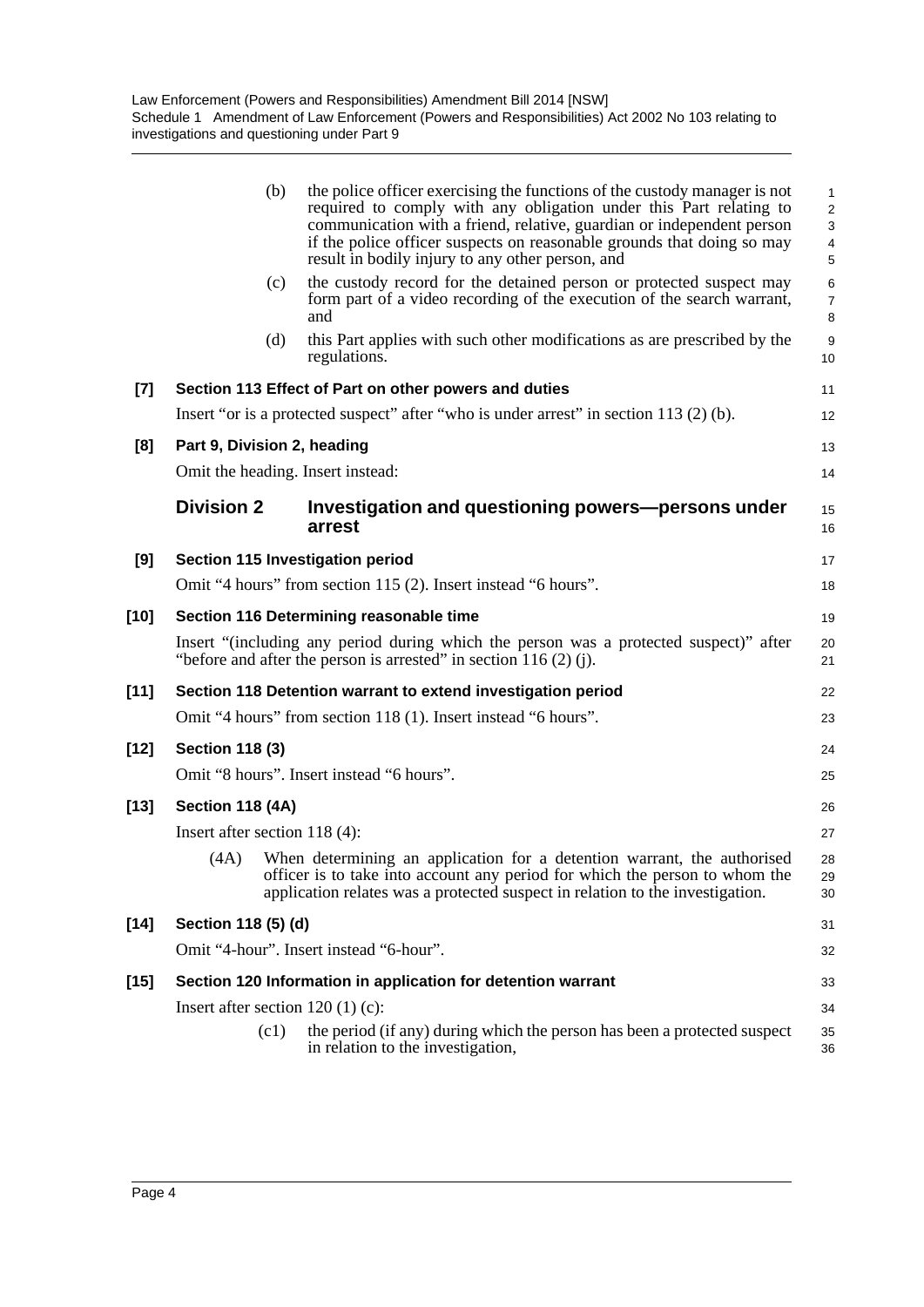Law Enforcement (Powers and Responsibilities) Amendment Bill 2014 [NSW] Schedule 1 Amendment of Law Enforcement (Powers and Responsibilities) Act 2002 No 103 relating to investigations and questioning under Part 9

| $[16]$ | Part 9, Division 3, heading                                                                                      |                                                                                                                                                  |                |  |  |
|--------|------------------------------------------------------------------------------------------------------------------|--------------------------------------------------------------------------------------------------------------------------------------------------|----------------|--|--|
|        | Omit the heading. Insert instead:                                                                                |                                                                                                                                                  | $\overline{2}$ |  |  |
|        | <b>Division 3</b>                                                                                                | Safeguards relating to persons under arrest and<br>protected suspects                                                                            | 3<br>4         |  |  |
| $[17]$ | Section 122 Custody manager to caution, and give summary of Part to, person under<br>arrest or protected suspect |                                                                                                                                                  |                |  |  |
|        |                                                                                                                  | Insert "or after a person becomes a protected suspect" after "detention" in section 122 (1).                                                     | $\overline{7}$ |  |  |
| $[18]$ | Section 122 (1) (b)                                                                                              |                                                                                                                                                  | 8              |  |  |
|        | Omit the paragraph. Insert instead:                                                                              |                                                                                                                                                  | 9              |  |  |
|        | (b)                                                                                                              | give the person a summary of the provisions of this Part in the form<br>prescribed by the regulations.                                           | 10<br>11       |  |  |
| $[19]$ |                                                                                                                  | Sections 123, 124 (1), 125 (1), 126, 127, 128 (1), 129, 130 and 131                                                                              | 12             |  |  |
|        |                                                                                                                  | Insert "or protected suspect" and "or protected suspect's" after "detained person" and<br>"detained person's", respectively, wherever occurring. | 13<br>14       |  |  |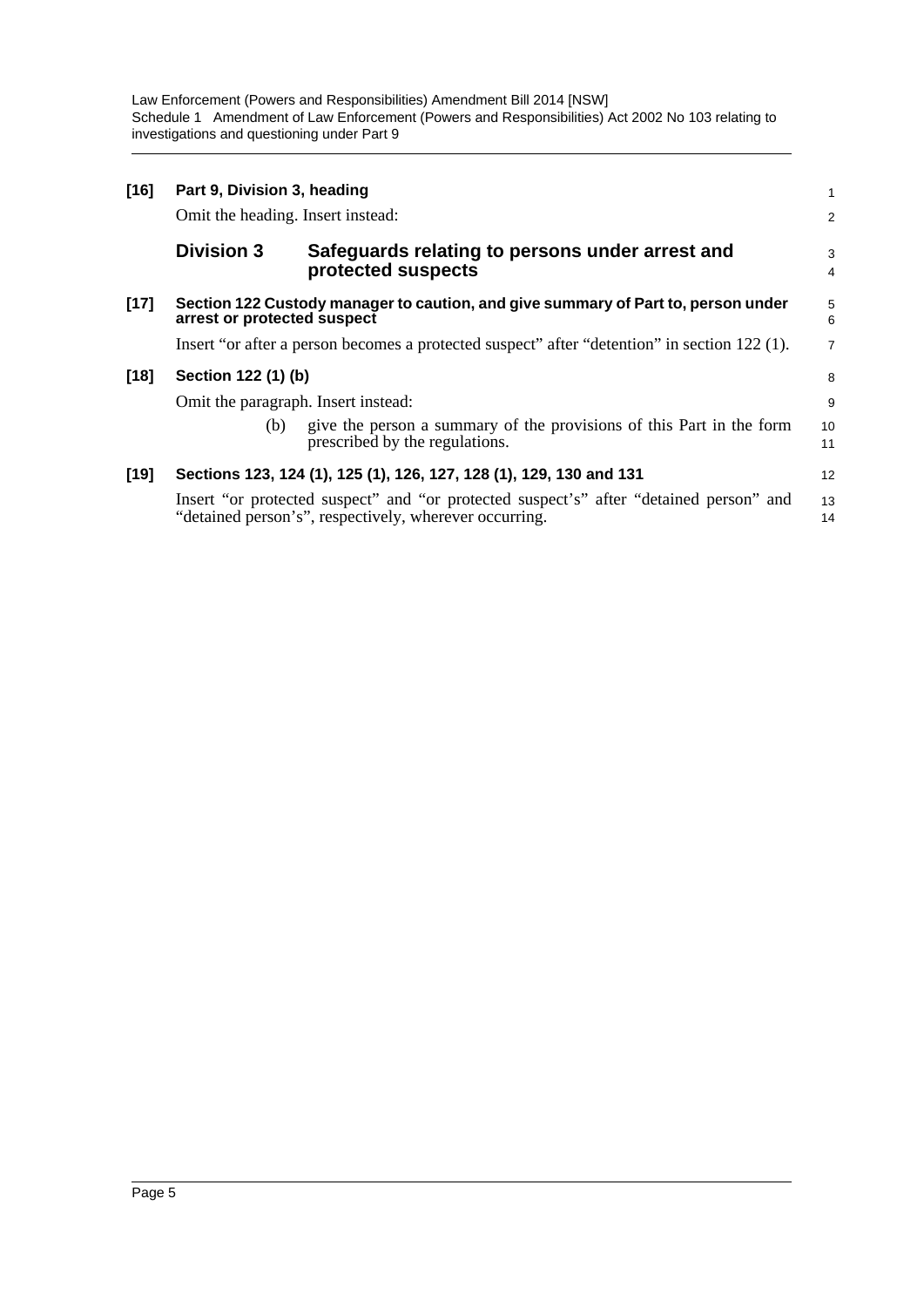<span id="page-11-0"></span>

| <b>Schedule 2</b> |         |     | <b>Amendment of Law Enforcement (Powers and</b><br>Responsibilities) Act 2002 No 103 relating to<br>safeguards under Part 15 | 1<br>$\overline{\mathbf{c}}$<br>3                                                                                                                                                                                                                                  |                      |
|-------------------|---------|-----|------------------------------------------------------------------------------------------------------------------------------|--------------------------------------------------------------------------------------------------------------------------------------------------------------------------------------------------------------------------------------------------------------------|----------------------|
| [1]               | Part 15 |     |                                                                                                                              |                                                                                                                                                                                                                                                                    | 4                    |
|                   |         |     |                                                                                                                              | Omit the Part. Insert instead:                                                                                                                                                                                                                                     | 5                    |
|                   |         |     |                                                                                                                              | Part 15 Safeguards relating to powers<br>Note. For other safeguards relating to seizure or confiscation of property by police, see Part 17.<br>For other requirements relating to personal searches, see Part 4.                                                   |                      |
|                   | 201     |     |                                                                                                                              | Police powers to which this Part applies                                                                                                                                                                                                                           | 9                    |
|                   |         | (1) |                                                                                                                              | This Part applies to the exercise of the following powers by police officers:                                                                                                                                                                                      | 10                   |
|                   |         |     | (a)                                                                                                                          | a power to stop, search or arrest a person,                                                                                                                                                                                                                        | 11                   |
|                   |         |     | (b)                                                                                                                          | a power to stop or search a vehicle, vessel or aircraft,                                                                                                                                                                                                           | 12                   |
|                   |         |     | (c)                                                                                                                          | a power to enter or search premises,                                                                                                                                                                                                                               | 13                   |
|                   |         |     | (d)                                                                                                                          | a power to seize property,                                                                                                                                                                                                                                         | 14                   |
|                   |         |     | (e)                                                                                                                          | a power to require the disclosure of the identity of a person (including a<br>power to require the removal of a face covering for identification<br>purposes),                                                                                                     | 15<br>16<br>17       |
|                   |         |     | (f)                                                                                                                          | a power to give or make a direction, requirement or request that a person<br>is required to comply with by law,                                                                                                                                                    | 18<br>19             |
|                   |         |     | (g)                                                                                                                          | a power to establish a crime scene at premises (not being a public place).                                                                                                                                                                                         | 20                   |
|                   |         |     |                                                                                                                              | This Part applies (subject to subsection $(3)$ ) to the exercise of any such power<br>whether or not the power is conferred by this Act.                                                                                                                           | 21<br>22             |
|                   |         |     |                                                                                                                              | Note. This Part extends to special constables exercising any such police powers-see<br>section 82L of the Police Act 1990. This Part also extends to recognised law<br>enforcement officers (with modifications)—see clause 132B of the Police<br>Regulation 2008. | 23<br>24<br>25<br>26 |
|                   |         | (2) |                                                                                                                              | This Part does not apply to the exercise of any of the following powers of<br>police officers:                                                                                                                                                                     | 27<br>28             |
|                   |         |     | (a)                                                                                                                          | a power to enter or search a public place,                                                                                                                                                                                                                         | 29                   |
|                   |         |     | (b)                                                                                                                          | a power conferred by a covert search warrant,                                                                                                                                                                                                                      | 30                   |
|                   |         |     | (c)                                                                                                                          | a power to detain an intoxicated person under Part 16.                                                                                                                                                                                                             | 31                   |
|                   |         | (3) |                                                                                                                              | This Part does not apply to the exercise of a power that is conferred by an Act<br>or regulation specified in Schedule 1.                                                                                                                                          | 32<br>33             |
|                   | 202     |     |                                                                                                                              | Police officers to provide information when exercising powers                                                                                                                                                                                                      | 34                   |
|                   |         | (1) |                                                                                                                              | A police officer who exercises a power to which this Part applies must provide<br>the following to the person subject to the exercise of the power:                                                                                                                | 35<br>36             |
|                   |         |     | (a)                                                                                                                          | evidence that the police officer is a police officer (unless the police<br>officer is in uniform),                                                                                                                                                                 | 37<br>38             |
|                   |         |     | (b)                                                                                                                          | the name of the police officer and his or her place of duty,                                                                                                                                                                                                       | 39                   |
|                   |         |     | (c)                                                                                                                          | the reason for the exercise of the power.                                                                                                                                                                                                                          | 40                   |
|                   |         | (2) |                                                                                                                              | A police officer must comply with this section:                                                                                                                                                                                                                    | 41                   |
|                   |         |     | (a)                                                                                                                          | as soon as it is reasonably practicable to do so, or                                                                                                                                                                                                               | 42                   |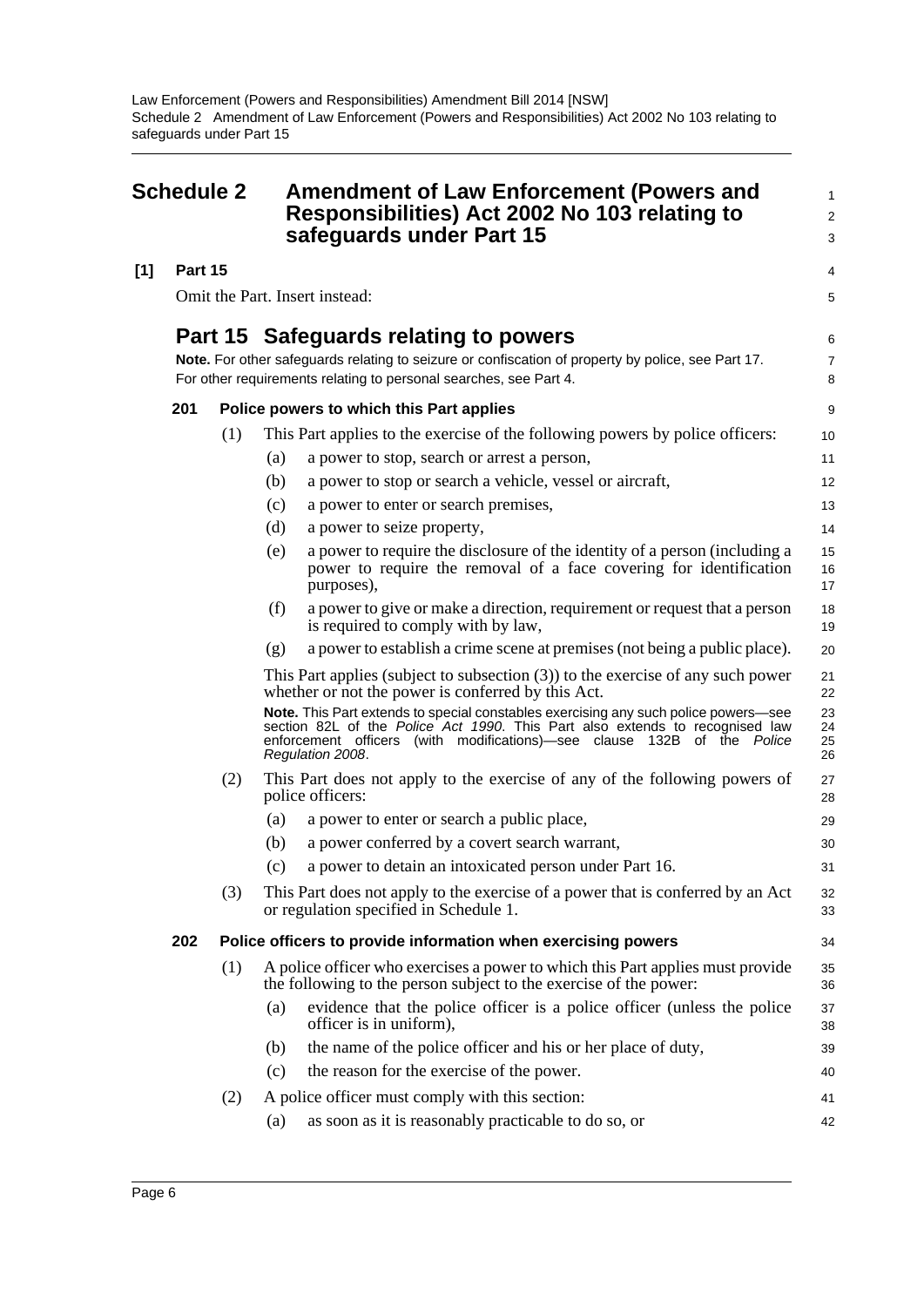|      |     | in the case of a direction, requirement or request to a single person—<br>(b)<br>before giving or making the direction, requirement or request.                                                                                                                                                                                                                                                                                                                                | $\mathbf{1}$<br>2                |
|------|-----|--------------------------------------------------------------------------------------------------------------------------------------------------------------------------------------------------------------------------------------------------------------------------------------------------------------------------------------------------------------------------------------------------------------------------------------------------------------------------------|----------------------------------|
|      | (3) | A direction, requirement or request to a group of persons is not required to be<br>repeated to each person in the group.                                                                                                                                                                                                                                                                                                                                                       | 3<br>4                           |
|      | (4) | If 2 or more police officers are exercising a power to which this Part applies,<br>only one officer present is required to comply with this section.                                                                                                                                                                                                                                                                                                                           | $\mathbf 5$<br>6                 |
|      | (5) | If a person subject to the exercise of a power to which this Part applies asks a<br>police officer present for information as to the name of the police officer and<br>his or her place of duty, the police officer must give to the person the<br>information requested.                                                                                                                                                                                                      | $\overline{7}$<br>8<br>9<br>10   |
|      | (6) | A police officer who is exercising more than one power to which this Part<br>applies on a single occasion and in relation to the same person is required to<br>comply with subsection $(1)$ $(a)$ and $(b)$ only once on that occasion.                                                                                                                                                                                                                                        | 11<br>12<br>13                   |
| 203  |     | Police officers to give warnings when giving or making directions,<br>requirements or requests that must be complied with                                                                                                                                                                                                                                                                                                                                                      | 14<br>15                         |
|      | (1) | A police officer who exercises a power to which this Part applies that consists<br>of a direction, requirement or request must give a warning to the person subject<br>to the exercise of the power that the person is required by law to comply with<br>the direction, requirement or request.<br>Note. A failure to comply with the direction, requirement or request does not constitute<br>an offence unless a warning under this section has been given—see section 204B. | 16<br>17<br>18<br>19<br>20<br>21 |
|      | (2) | A warning is not required if the person has already complied with or is in the<br>process of complying with the direction, requirement or request.                                                                                                                                                                                                                                                                                                                             | 22<br>23                         |
|      | (3) | A police officer must comply with this section as soon as is reasonably<br>practicable after the direction, requirement or request is given or made.                                                                                                                                                                                                                                                                                                                           | 24<br>25                         |
|      | (4) | If 2 or more police officers are exercising a power to which this Part applies,<br>only one officer present is required to comply with this section.                                                                                                                                                                                                                                                                                                                           | 26<br>27                         |
| 204  |     | Detention period for search of vehicles etc limited                                                                                                                                                                                                                                                                                                                                                                                                                            | 28                               |
|      |     | A police officer who detains a vehicle, vessel or aircraft for a search must not<br>detain the vehicle, vessel or aircraft any longer than is reasonably necessary<br>for the purpose of the search.                                                                                                                                                                                                                                                                           | 29<br>30<br>31                   |
| 204A |     | Validity of exercise of powers                                                                                                                                                                                                                                                                                                                                                                                                                                                 | 32                               |
|      |     | (1) A failure by a police officer to comply with an obligation under this Part to<br>provide the name of the police officer or his or her place of duty when<br>exercising a power to which this Part applies does not render the exercise of<br>the power unlawful or otherwise affect the validity of anything resulting from<br>the exercise of that power.                                                                                                                 | 33<br>34<br>35<br>36<br>37       |
|      | (2) | Subsection (1) does not apply if the failure to comply occurs after the police<br>officer was asked for information as to the name of the police officer or his or<br>her place of duty (as referred to in section $202(5)$ ).                                                                                                                                                                                                                                                 | 38<br>39<br>40                   |
|      | (3) | Subsection (1) does not apply to the exercise of a power that consists of a<br>direction, requirement or request to a single person.                                                                                                                                                                                                                                                                                                                                           | 41<br>42                         |
| 204B |     | Commission of offence in relation to exercise of powers where failure by police<br>officer to comply with this Part                                                                                                                                                                                                                                                                                                                                                            | 43<br>44                         |
|      | (1) | A person does not commit an offence under this Act of failing to comply with                                                                                                                                                                                                                                                                                                                                                                                                   | 45                               |

a direction, requirement or request given or made by a police officer under or

46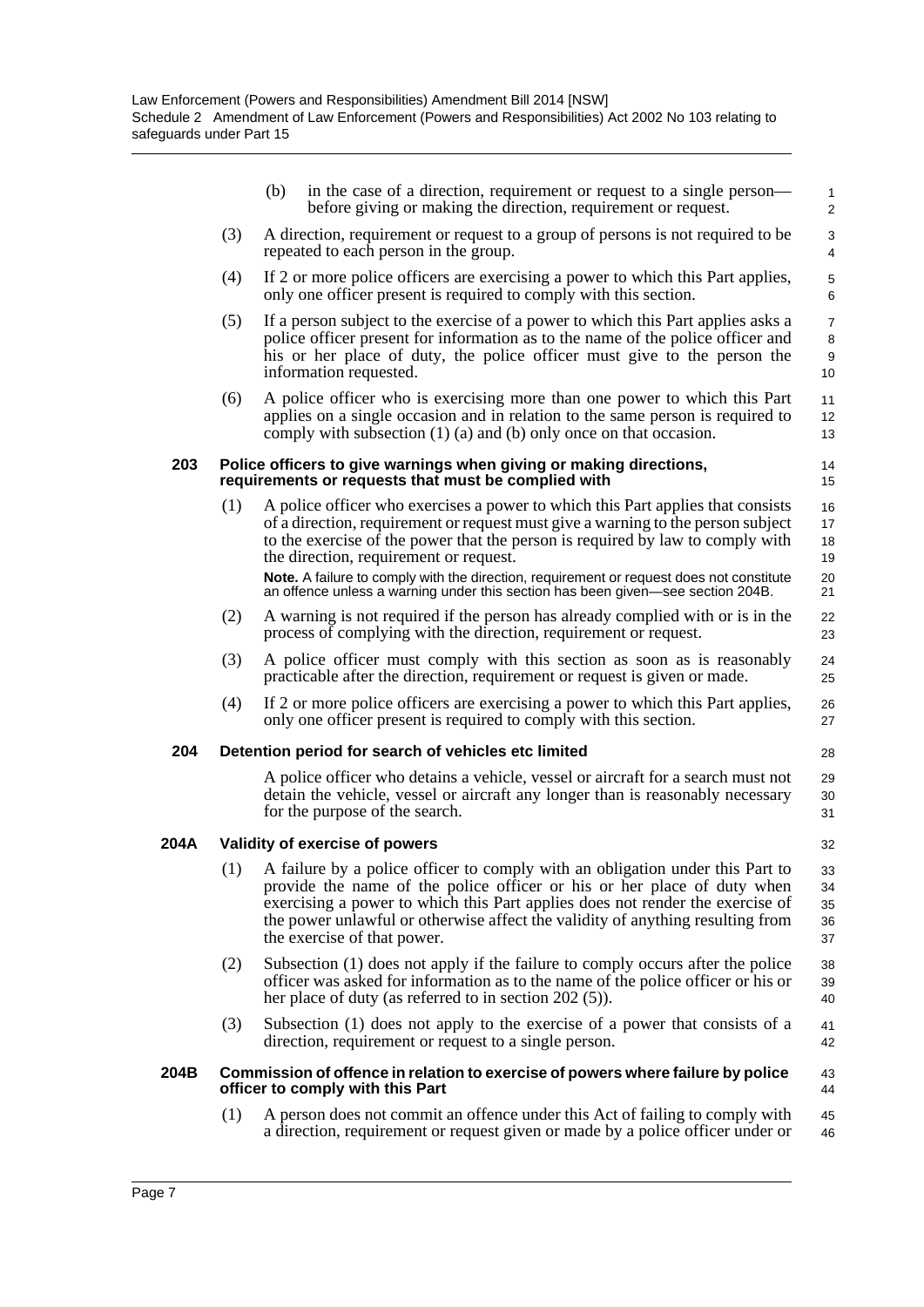|        |                  | in connection with a power to which this Part applies unless the obligations<br>under this Part are complied with when exercising the power.                                                                                                                                                                               | $\mathbf{1}$<br>$\overline{2}$ |
|--------|------------------|----------------------------------------------------------------------------------------------------------------------------------------------------------------------------------------------------------------------------------------------------------------------------------------------------------------------------|--------------------------------|
|        | (2)              | Subsection (1) does not apply to a failure by a police officer to comply with an<br>obligation under this Part that does not render the exercise of the power by the<br>officer unlawful because of section 204A.                                                                                                          | 3<br>$\overline{4}$<br>5       |
| $[2]$  |                  | <b>Sections 11 and 14 (1)</b>                                                                                                                                                                                                                                                                                              | 6                              |
|        |                  | Omit notes wherever occurring. Insert instead:<br>Note. Safeguards relating to the exercise of power under this section are set out in<br>Part 15.                                                                                                                                                                         | $\overline{7}$<br>8<br>9       |
| $[3]$  |                  | Section 12 Failure to disclose identity                                                                                                                                                                                                                                                                                    | 10                             |
|        |                  | Omit "sections 11 and 201". Insert instead "section 11".                                                                                                                                                                                                                                                                   | 11                             |
| [4]    | Sections 15-17   |                                                                                                                                                                                                                                                                                                                            | 12                             |
|        |                  | Omit "sections 14 and 201" wherever occurring. Insert instead "section 14".                                                                                                                                                                                                                                                | 13                             |
| [5]    | Sections 15-17   |                                                                                                                                                                                                                                                                                                                            | 14                             |
|        |                  | Omit notes wherever occurring. Insert instead:                                                                                                                                                                                                                                                                             | 15                             |
|        |                  | Note. Safeguards relating to the exercise of power under section 14 are set out in<br>Part 15.                                                                                                                                                                                                                             | 16<br>17                       |
| [6]    |                  | Section 19A Power of police officer to require removal of face coverings for<br>identification purposes                                                                                                                                                                                                                    | 18<br>19                       |
|        |                  | Omit the note after section 19A (1). Insert instead:<br>Note. Safeguards relating to the exercise of power under this section are set out in<br>Part 15 and subsection (3).                                                                                                                                                | 20<br>21<br>22                 |
| $[7]$  |                  | Section 19B Failure to remove face covering                                                                                                                                                                                                                                                                                | 23                             |
|        |                  | Omit "sections 19A and 201" from section 19B (1). Insert instead "section 19A".                                                                                                                                                                                                                                            | 24                             |
| [8]    |                  | Sections 21A (3), 23A (3) and 143 (2)                                                                                                                                                                                                                                                                                      | 25                             |
|        |                  | Omit "and section 201" wherever occurring.                                                                                                                                                                                                                                                                                 | 26                             |
| [9]    | implements       | Section 27 Failure to comply with requirements relating to search and dangerous                                                                                                                                                                                                                                            | 27<br>28                       |
|        |                  | Omit "sections 26 and 201" wherever occurring. Insert instead "section 26".                                                                                                                                                                                                                                                | 29                             |
| $[10]$ |                  | Section 87MA Power to disperse groups                                                                                                                                                                                                                                                                                      | 30                             |
|        |                  | Omit "section 201 (1) (c)" from section 87MA (2). Insert instead "Part $15$ ".                                                                                                                                                                                                                                             | 31                             |
| $[11]$ | Section 87MA (6) |                                                                                                                                                                                                                                                                                                                            | 32                             |
|        |                  | Omit "section 201". Insert instead "Part 15".                                                                                                                                                                                                                                                                              | 33                             |
| $[12]$ |                  | Section 198 Move on directions to intoxicated persons in public places                                                                                                                                                                                                                                                     | 34                             |
|        |                  | Insert after section $198(5)$ :                                                                                                                                                                                                                                                                                            | 35                             |
|        | (6)              | A police officer must give to a person to whom the officer gives a direction<br>under this section (being a direction on the grounds that the person is<br>intoxicated and disorderly in a public place) a warning that it is an offence to<br>be intoxicated and disorderly in that or any other public place at any time | 36<br>37<br>38<br>39           |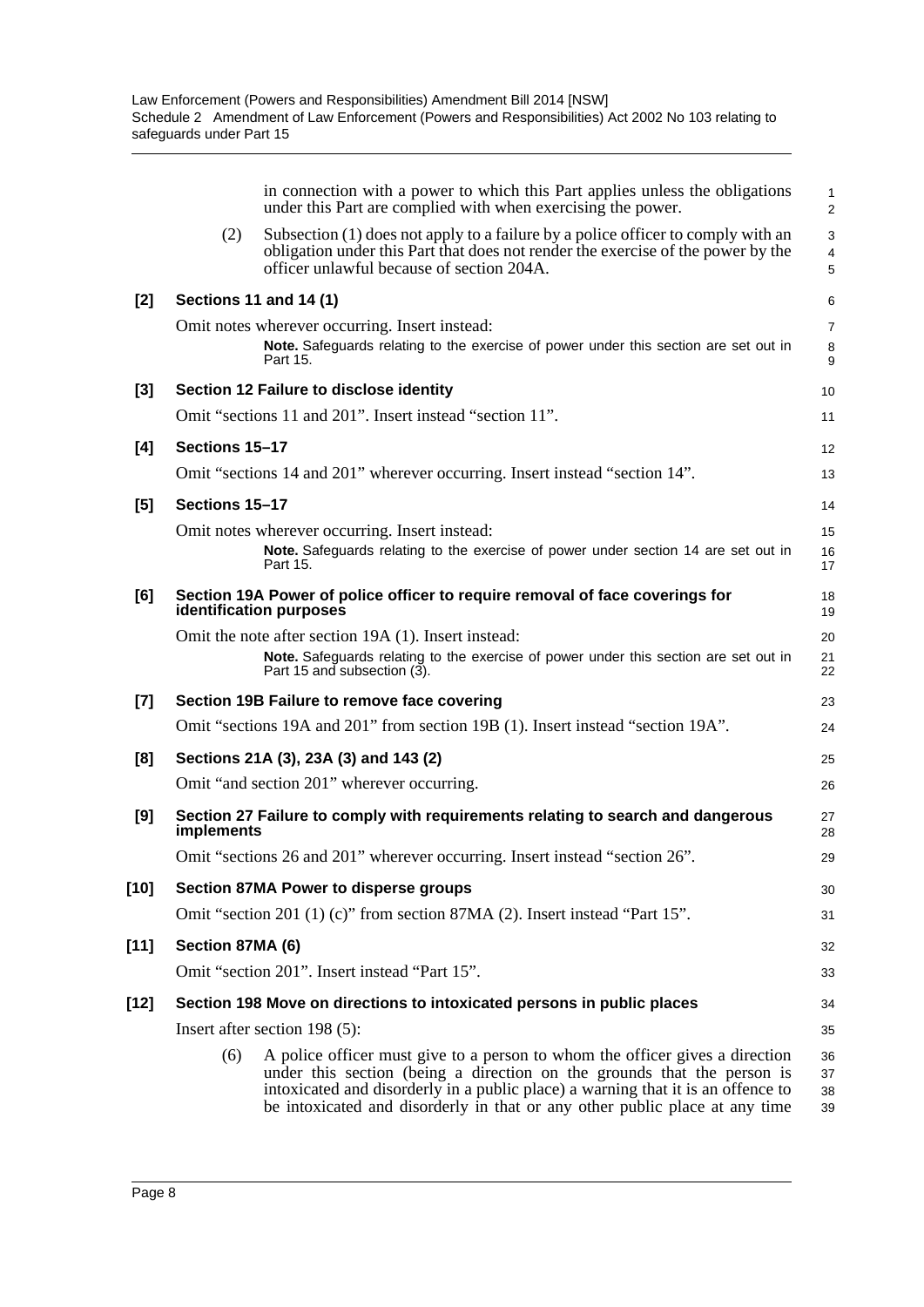|        |        |                   |                                      | within 6 hours after the direction is given. The warning is in addition to any<br>other warning required under Part 15.<br>Note. See relevant offence under section 9 of the Summary Offences Act 1988.                                                                                                                                                                                                                                  | $\mathbf{1}$<br>2<br>3           |
|--------|--------|-------------------|--------------------------------------|------------------------------------------------------------------------------------------------------------------------------------------------------------------------------------------------------------------------------------------------------------------------------------------------------------------------------------------------------------------------------------------------------------------------------------------|----------------------------------|
| $[13]$ |        |                   |                                      | Section 198A Giving of directions to groups of persons                                                                                                                                                                                                                                                                                                                                                                                   | 4                                |
|        |        |                   |                                      | Omit "section 201" from section 198A (2). Insert instead "Part 15".                                                                                                                                                                                                                                                                                                                                                                      | 5                                |
| $[14]$ |        |                   |                                      | Schedule 5 Savings, transitional and other provisions                                                                                                                                                                                                                                                                                                                                                                                    | 6                                |
|        |        |                   | Insert at the end of clause $1(1)$ : |                                                                                                                                                                                                                                                                                                                                                                                                                                          | 7                                |
|        |        |                   |                                      | any other Act that amends this Act                                                                                                                                                                                                                                                                                                                                                                                                       | 8                                |
| $[15]$ |        | <b>Schedule 5</b> |                                      |                                                                                                                                                                                                                                                                                                                                                                                                                                          | 9                                |
|        |        |                   | Insert at the end of the Schedule:   |                                                                                                                                                                                                                                                                                                                                                                                                                                          | 10                               |
|        | Part 8 |                   |                                      | Provisions consequent on enactment of Law<br><b>Enforcement (Powers and Responsibilities)</b><br><b>Amendment Act 2014</b>                                                                                                                                                                                                                                                                                                               | 11<br>12<br>13                   |
|        | 17     |                   |                                      | Monitoring of operation of safeguard provisions relating to giving name and<br>place of duty of police officer exercising functions                                                                                                                                                                                                                                                                                                      | 14<br>15                         |
|        |        | (1)               |                                      | For the period of 12 months after the commencement of section 204A of this<br>Act (as inserted by the Law Enforcement (Powers and Responsibilities)<br>Amendment Act 2014), the Ombudsman is to keep under scrutiny compliance<br>by police officers with the obligation under Part 15 of this Act to provide<br>information about the name and place of duty of a police officer when<br>exercising a power to which that Part applies. | 16<br>17<br>18<br>19<br>20<br>21 |
|        |        | (2)               |                                      | For that purpose, the Ombudsman may require the Commissioner of Police to<br>provide information about the exercise of relevant functions by police officers.                                                                                                                                                                                                                                                                            | 22<br>23                         |
|        |        | (3)               |                                      | The Ombudsman must, as soon as practicable after the expiration of that<br>12-month period, prepare a report of the Ombudsman's work and activities<br>under this clause and furnish a copy of the report to the Attorney General, the<br>Minister for Police and Emergency Services and the Commissioner of Police.                                                                                                                     | 24<br>25<br>26<br>27             |
|        |        | (4)               | obligations under that Part.         | The Ombudsman may in the report identify, and include recommendations for<br>consideration by the Government about, amendments that might appropriately<br>be made to Part 15 of this Act to secure compliance by police officers with the                                                                                                                                                                                               | 28<br>29<br>30<br>31             |
|        |        | (5)               | furnished.                           | A copy of a report furnished by the Ombudsman under this clause is to be<br>tabled in each House of Parliament as soon as practicable after it is so                                                                                                                                                                                                                                                                                     | 32<br>33<br>34                   |
|        |        | (6)               |                                      | If a House of Parliament is not sitting when the Attorney General or another<br>Minister seeks to table a copy of the report, the Attorney General or other<br>Minister may present a copy of the report to the Clerk of the House concerned.                                                                                                                                                                                            | 35<br>36<br>37                   |
|        |        | (7)               |                                      | A copy of a report presented to the Clerk of a House:                                                                                                                                                                                                                                                                                                                                                                                    | 38                               |
|        |        |                   | (a)<br>the House, and                | is, on presentation and for all purposes, taken to have been laid before                                                                                                                                                                                                                                                                                                                                                                 | 39<br>40                         |
|        |        |                   | (b)                                  | may be printed by authority of the Clerk of the House, and                                                                                                                                                                                                                                                                                                                                                                               | 41                               |
|        |        |                   | (c)                                  | if printed by authority of the Clerk, is for all purposes taken to be a<br>document published by or under the authority of the House, and                                                                                                                                                                                                                                                                                                | 42<br>43                         |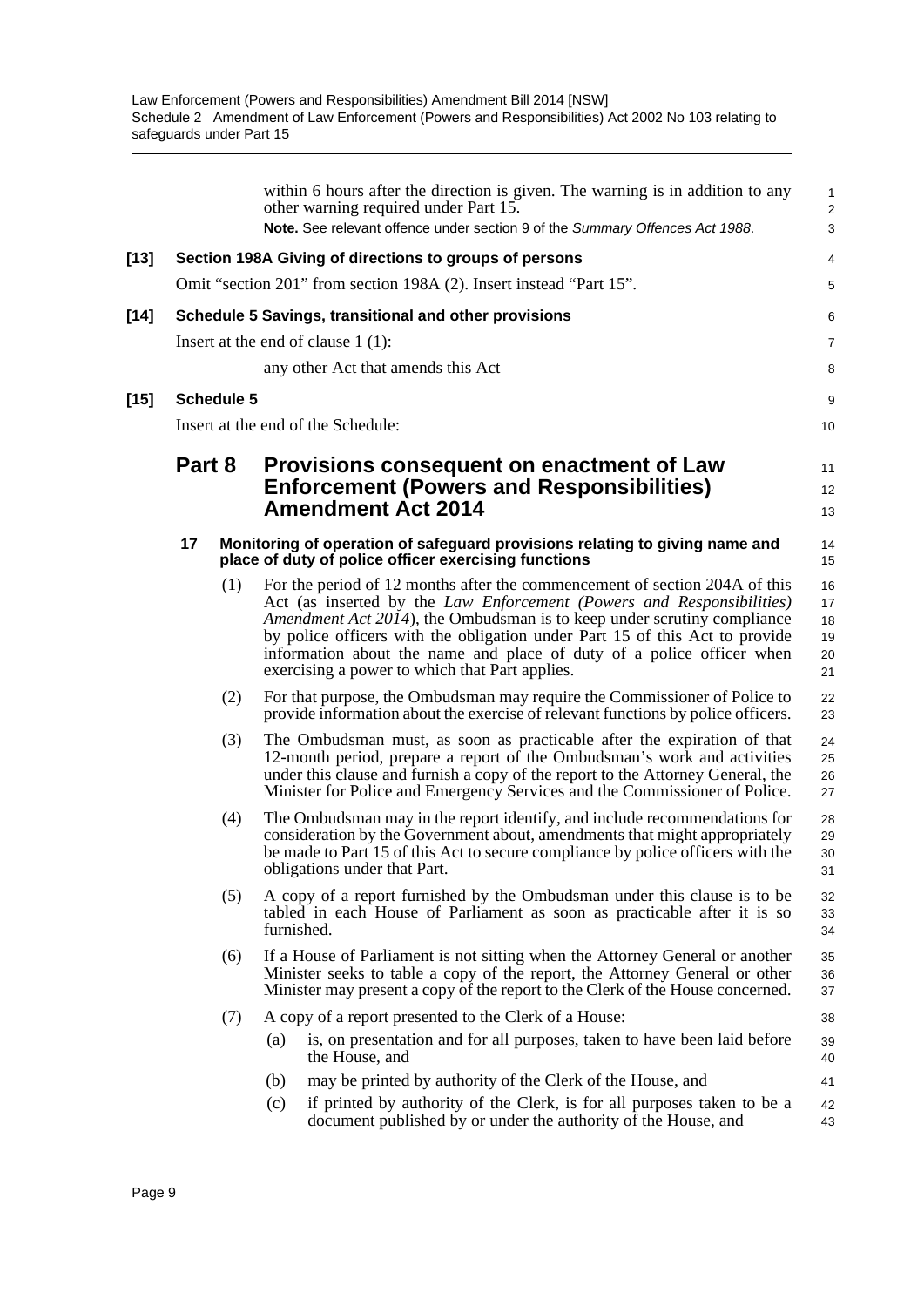#### (d) is to be recorded:

|     | s to be recorded:                                            |  |
|-----|--------------------------------------------------------------|--|
| (i) | in the case of the Legislative Council—in the Minutes of the |  |
|     | Proceedings of the Legislative Council, and                  |  |

(ii) in the case of the Legislative Assembly—in the Votes and Proceedings of the Legislative Assembly,

on the first sitting day of the House after receipt of the report by the Clerk.

4 5 6

7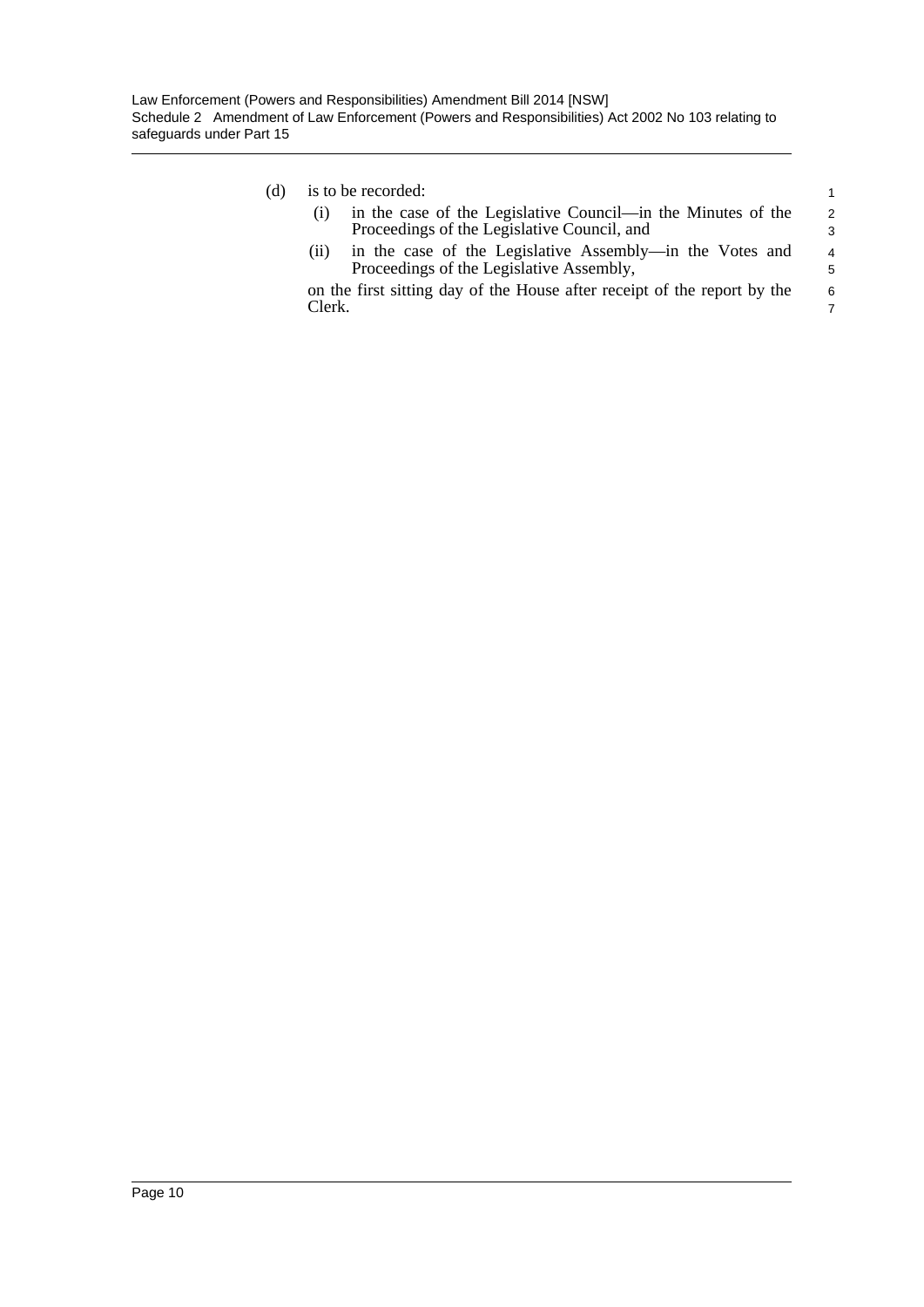### <span id="page-16-0"></span>**Schedule 3 Miscellaneous amendments to Law Enforcement (Powers and Responsibilities) Act 2002 No 103**

#### **[1] Section 3 Interpretation**

Insert in alphabetical order in section 3 (1):

*body cavities* of a person do not include the person's mouth.

*transgender person* means a person (whether or not the person is a person whose sex is altered under Part 5A of the *Births, Deaths and Marriages Registration Act 1995* or under the corresponding provisions of a law of another Australian jurisdiction):

1  $\overline{2}$ 

39

- (a) who identifies as a member of the opposite sex, by living, or seeking to live, as a member of the opposite sex, or
- (b) who has identified as a member of the opposite sex by living as a member of the opposite sex, or
- (c) who, being of indeterminate sex, identifies as a member of a particular sex by living as a member of that sex,

and includes a reference to the person being thought of as a transgender person, whether the person is, or was, in fact a transgender person.

#### **[2] Section 3 (1), definitions of "frisk search" and "ordinary search"** Omit the definitions. **[3] Section 3 (2A)** Insert after section 3 (2): (2A) In this Act, a reference: (a) to a member of the opposite sex of a person means, if the person is a transgender person, a member of the opposite sex to the sex with which the transgender person identifies, and (b) to a member of the same sex as a person means, if the person is a transgender person, a member of the same sex as the sex with which the transgender person identifies. **[4] Sections 11, 13A, 21A (1), 23A (1), 26, 87L (1) and 142 (1) (e)** Omit "request" wherever occurring. Insert instead "require". **[5] Sections 12, 13B, 15, 16, 17 (1), 19, 27 (a), 87L (2) and (4) and 143 (2)** Omit "requested" wherever occurring. Insert instead "required". **[6] Sections 12, 13, 13B, 13C, 15 (1), 16 (1), 18, 21A (3), 23A (3), 27 (b), 87L (2) and (3), 96 (2) and 143 (2) and (3)** Omit "request" wherever occurring. Insert instead "requirement". **[7] Section 14 Power of police officer to require disclosure of driver or passenger identity** Omit "make any one or more of the following requests" from section 14 (1). 17 18 19 20 21 22 23 24 25 26 27 28 29 30 31 32 33 34 35 36 37 38

Insert instead "do any one or more of the following".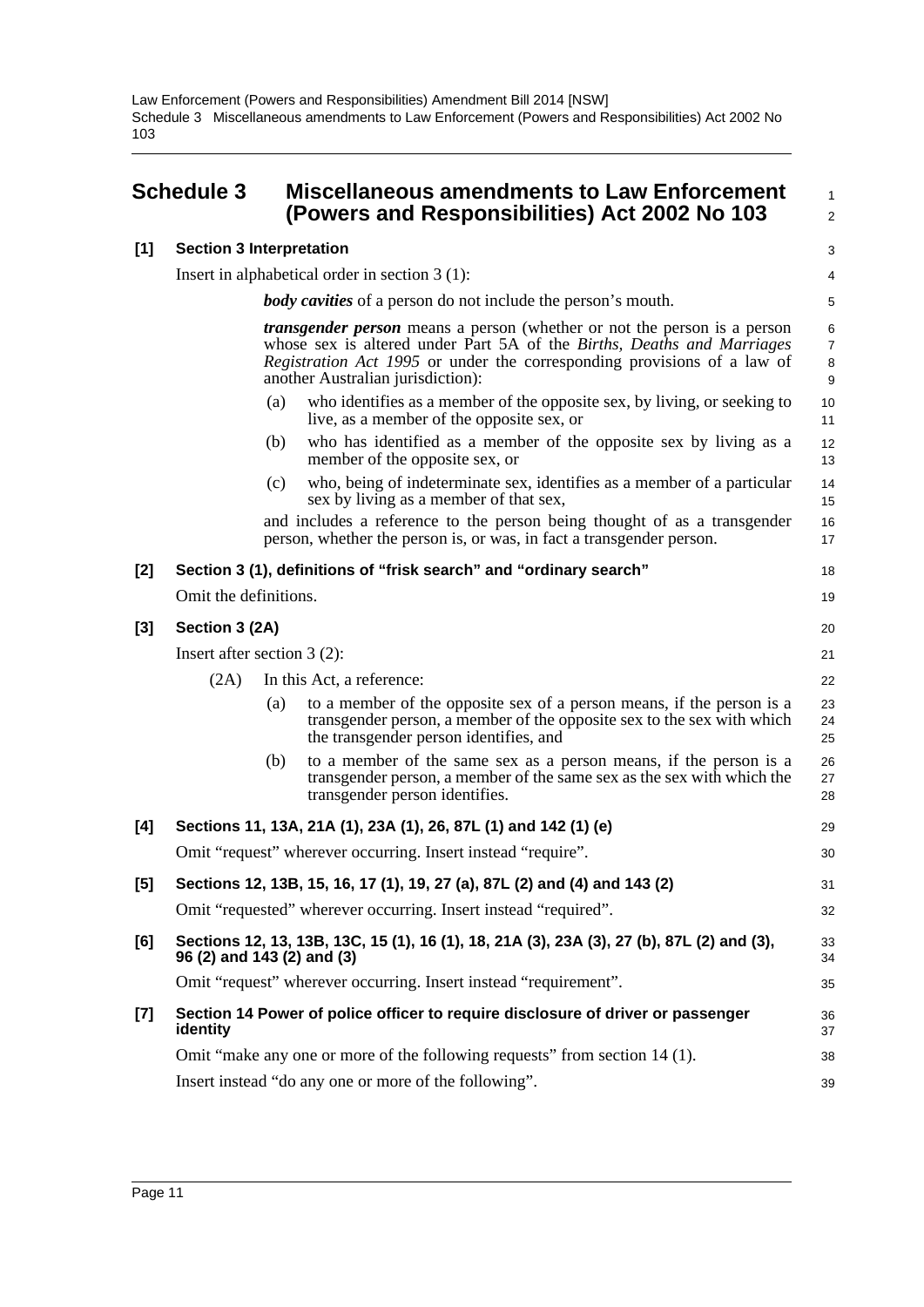| [8]    | Section 14 (1) (a)                                                                                                                                                                                                    | 1              |
|--------|-----------------------------------------------------------------------------------------------------------------------------------------------------------------------------------------------------------------------|----------------|
|        | Omit "a request that the driver of the vehicle".                                                                                                                                                                      | $\overline{a}$ |
|        | Insert instead "require the driver of the vehicle to".                                                                                                                                                                | 3              |
| [9]    | <b>Section 14 (1)</b>                                                                                                                                                                                                 | 4              |
|        | Omit "the request" wherever occurring. Insert instead "the requirement".                                                                                                                                              | 5              |
| $[10]$ | <b>Section 14 (1)</b>                                                                                                                                                                                                 | 6              |
|        | Omit "under this Division" wherever occurring.                                                                                                                                                                        | 7              |
| $[11]$ | Section 14 (1) (b)                                                                                                                                                                                                    | 8              |
|        | Omit "a request that any passenger in or on the vehicle".                                                                                                                                                             | 9              |
|        | Insert instead "require any passenger in or on the vehicle to".                                                                                                                                                       | 10             |
| $[12]$ | Section 14 (1) (c)                                                                                                                                                                                                    | 11             |
|        | Omit "a request that any owner of the vehicle (who was or was not the driver or a<br>passenger)".                                                                                                                     | 12<br>13       |
|        | Insert instead "require any owner of the vehicle (who was or was not the driver or a<br>passenger) to".                                                                                                               | 14<br>15       |
| $[13]$ | Section 19B Failure to remove face covering                                                                                                                                                                           | 16             |
|        | Omit "a request made to the person under section 14 (Power of police officer to request<br>disclosure of driver or passenger identity)" from paragraph (a) of the penalty in<br>section $19B(1)$ .                    | 17<br>18<br>19 |
|        | Insert instead "a requirement under section 14".                                                                                                                                                                      | 20             |
| $[14]$ | Sections 21A (1) (a) and 23A (1) (a)                                                                                                                                                                                  | 21             |
|        | Insert "to enable it to be searched" after "mouth" wherever occurring.                                                                                                                                                | 22             |
| $[15]$ | Section 24 Power to carry out search of person in lawful custody after arrest                                                                                                                                         | 23             |
|        | Omit "(whether at a police station or at any other place)".                                                                                                                                                           | 24             |
|        | Insert instead "after arrest".                                                                                                                                                                                        | 25             |
| $[16]$ | <b>Section 24 (2)</b>                                                                                                                                                                                                 | 26             |
|        | Insert at the end of section 24:                                                                                                                                                                                      | 27             |
|        | (2)<br>Any such search may be carried out at a police station or other place of<br>detention or immediately before or during transportation of the person to or<br>from a police station or other place of detention. | 28<br>29<br>30 |
| $[17]$ | Section 26 Power to search for knives and other dangerous implements                                                                                                                                                  | 31             |
|        | Omit "frisk search" from section 26 (1) and (1A) wherever occurring.                                                                                                                                                  | 32             |
|        | Insert instead "search of the person".                                                                                                                                                                                | 33             |
| $[18]$ | Section 28 Power to confiscate knives and other dangerous implements                                                                                                                                                  | 34             |
|        | Omit "requests" from section 28 (3). Insert instead "requires".                                                                                                                                                       | 35             |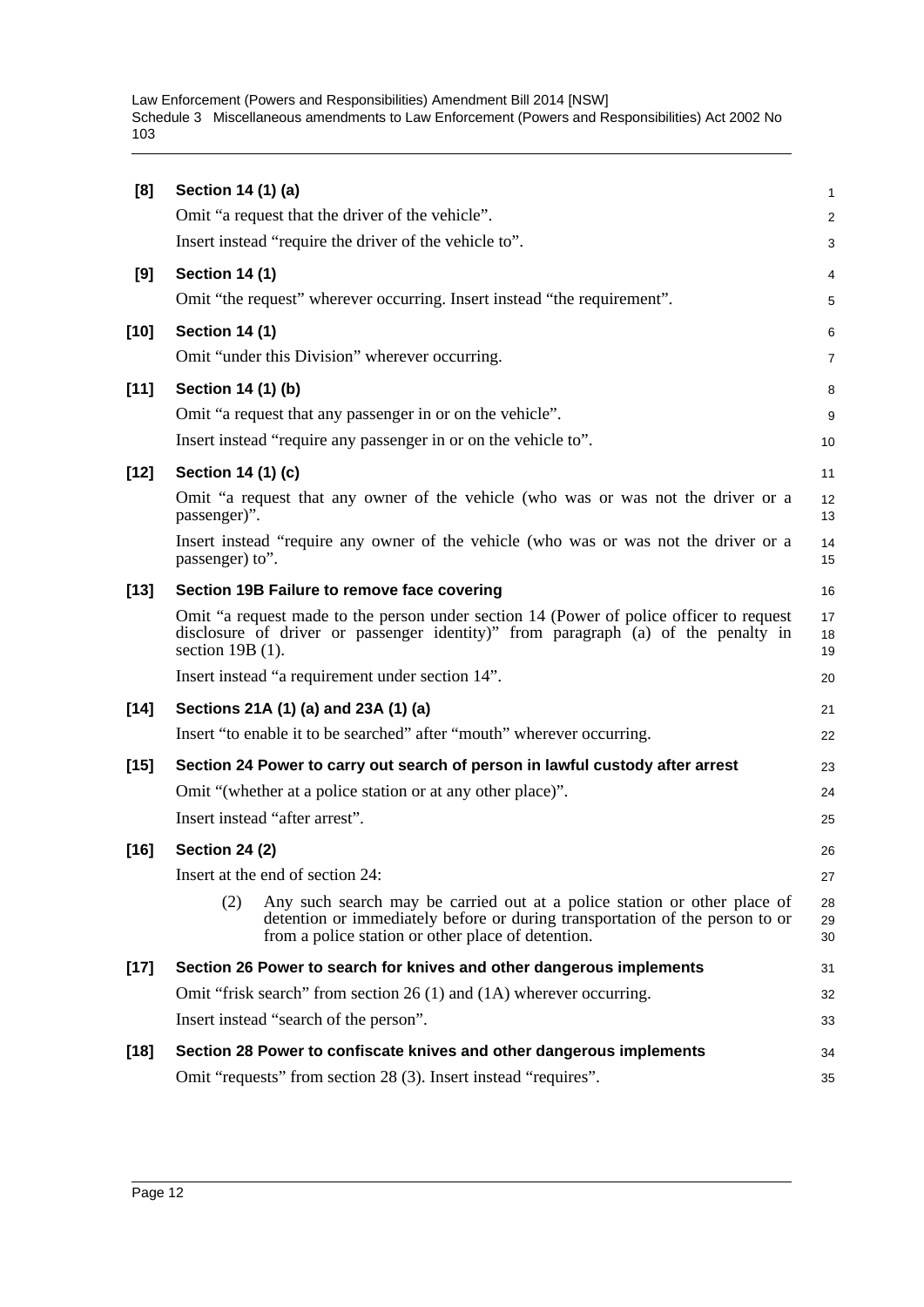| $[19]$ |                                   |                       |     | Part 4, Divisions 2 and 3 (as amended by this Schedule)                                                                                                                                                                                                                                | 1                    |  |  |
|--------|-----------------------------------|-----------------------|-----|----------------------------------------------------------------------------------------------------------------------------------------------------------------------------------------------------------------------------------------------------------------------------------------|----------------------|--|--|
|        |                                   |                       |     | Renumber Division 2 as Division 3 and Division 3 as Division 2.                                                                                                                                                                                                                        | $\overline{a}$       |  |  |
|        |                                   |                       |     | Renumber sections 23, 23A and 24 as sections 27, 28 and 28A, respectively, and amend any<br>cross-references in transferred Division 2 accordingly.                                                                                                                                    | 3<br>4               |  |  |
|        |                                   |                       |     | Renumber sections 25–28 as sections 23–26, respectively, and amend any cross-references<br>in transferred Division 3 accordingly.                                                                                                                                                      | 5<br>6               |  |  |
| $[20]$ |                                   | <b>Section 29</b>     |     |                                                                                                                                                                                                                                                                                        | 7                    |  |  |
|        |                                   |                       |     | Omit the section. Insert instead:                                                                                                                                                                                                                                                      | 8                    |  |  |
|        | 29                                |                       |     | <b>Application of Division</b>                                                                                                                                                                                                                                                         | 9                    |  |  |
|        |                                   | (1)                   |     | This Division applies to any search of a person carried out by a police officer<br>under this Act, except as otherwise provided by this Act or the regulations.                                                                                                                        | 10<br>11             |  |  |
|        |                                   | (2)                   |     | This Division also applies to any search of a person that is carried out by a<br>police officer after obtaining the person's consent to carry out the search. In<br>that case:                                                                                                         | 12<br>13<br>14       |  |  |
|        |                                   |                       | (a) | the purpose of the search is the purpose for which the police officer<br>obtained consent to search, and                                                                                                                                                                               | 15<br>16             |  |  |
|        |                                   |                       | (b) | a general consent to the carrying out of a search is not consent to carry<br>out a strip search unless the person consents to the carrying out of a strip<br>search.                                                                                                                   | 17<br>18<br>19       |  |  |
| $[21]$ | <b>Section 30</b>                 |                       |     |                                                                                                                                                                                                                                                                                        |                      |  |  |
|        | Omit the section. Insert instead: |                       |     |                                                                                                                                                                                                                                                                                        |                      |  |  |
|        | 30                                |                       |     | <b>Searches generally</b>                                                                                                                                                                                                                                                              | 22                   |  |  |
|        |                                   |                       |     | In conducting the search of a person, a police officer may:                                                                                                                                                                                                                            | 23                   |  |  |
|        |                                   |                       | (a) | quickly run his or her hands over the person's outer clothing, and                                                                                                                                                                                                                     | 24                   |  |  |
|        |                                   |                       | (b) | require the person to remove his or her coat or jacket or similar article<br>of clothing and any gloves, shoes, socks and hat (but not, except in the<br>case of a strip search, all of the person's clothes), and                                                                     | 25<br>26<br>27       |  |  |
|        |                                   |                       | (c) | examine anything in the possession of the person, and                                                                                                                                                                                                                                  | 28                   |  |  |
|        |                                   |                       | (d) | pass an electronic metal detection device over or in close proximity to<br>the person's outer clothing or anything removed from the person, and                                                                                                                                        | 29<br>30             |  |  |
|        |                                   |                       |     | do any other thing authorised by this Act for the purposes of the search.                                                                                                                                                                                                              | 31                   |  |  |
| $[22]$ |                                   | <b>Section 31</b>     |     |                                                                                                                                                                                                                                                                                        | 32                   |  |  |
|        |                                   |                       |     | Omit the section. Insert instead:                                                                                                                                                                                                                                                      | 33                   |  |  |
|        | 31                                | <b>Strip searches</b> |     |                                                                                                                                                                                                                                                                                        | 34                   |  |  |
|        |                                   |                       |     | A police officer may carry out a strip search of a person if:                                                                                                                                                                                                                          | 35                   |  |  |
|        |                                   |                       | (a) | in the case where the search is carried out at a police station or other<br>place of detention—the police officer suspects on reasonable grounds<br>that the strip search is necessary for the purposes of the search, or                                                              | 36<br>37<br>38       |  |  |
|        |                                   |                       | (b) | in the case where the search is carried out in any other place—the police<br>officer suspects on reasonable grounds that the strip search is necessary<br>for the purposes of the search and that the seriousness and urgency of<br>the circumstances make the strip search necessary. | 39<br>40<br>41<br>42 |  |  |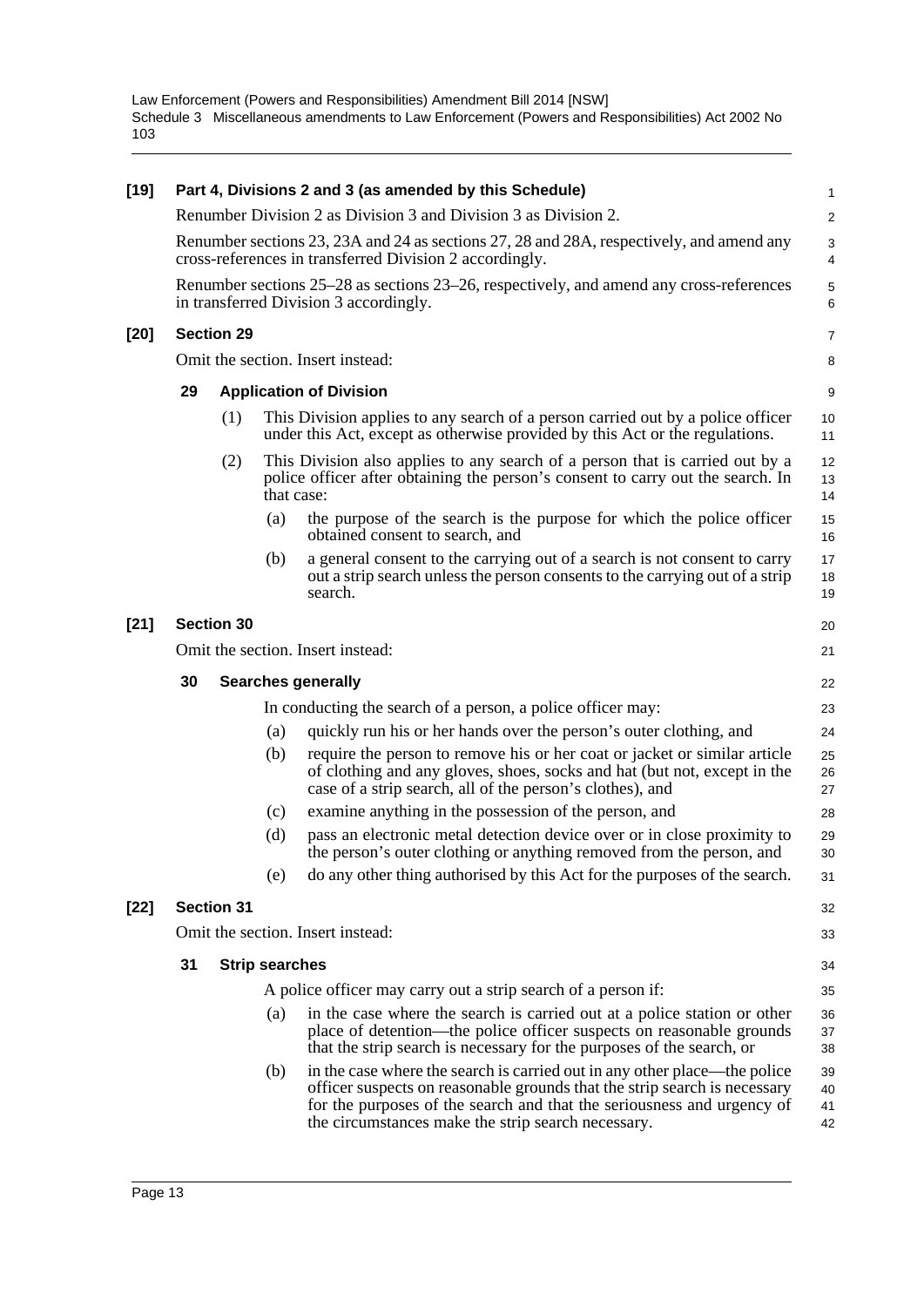| $[23]$ |                                                                                                                                                                                                              | Sections 32 (1)–(6) and (10) and 33 (1)                                                                                                                                                                                                               | 1                                                 |  |  |  |  |
|--------|--------------------------------------------------------------------------------------------------------------------------------------------------------------------------------------------------------------|-------------------------------------------------------------------------------------------------------------------------------------------------------------------------------------------------------------------------------------------------------|---------------------------------------------------|--|--|--|--|
|        |                                                                                                                                                                                                              | Omit "or other person" and "or person" wherever occurring.                                                                                                                                                                                            | 2                                                 |  |  |  |  |
| $[24]$ | Section 32 Preservation of privacy and dignity during search                                                                                                                                                 |                                                                                                                                                                                                                                                       |                                                   |  |  |  |  |
|        | Omit section 32 (7). Insert instead:                                                                                                                                                                         |                                                                                                                                                                                                                                                       |                                                   |  |  |  |  |
|        | (7)                                                                                                                                                                                                          | A search must be conducted by a police officer of the same sex as the person<br>searched.                                                                                                                                                             | $\mathbf 5$<br>6                                  |  |  |  |  |
|        | (7A)                                                                                                                                                                                                         | However, if a police officer of the same sex as the person who is to be searched<br>is not immediately available, a police officer may delegate the power to<br>conduct the search to another person who is:                                          | $\overline{7}$<br>$\,$ 8 $\,$<br>$\boldsymbol{9}$ |  |  |  |  |
|        |                                                                                                                                                                                                              | of the same sex as the person to be searched, and<br>(a)                                                                                                                                                                                              | 10                                                |  |  |  |  |
|        |                                                                                                                                                                                                              | of a class of persons prescribed by the regulations for the purposes of<br>(b)<br>this subsection.                                                                                                                                                    | 11<br>12                                          |  |  |  |  |
|        |                                                                                                                                                                                                              | The search by that other person is to be conducted under the direction of the<br>police officer and in accordance with provisions of this Act applying to<br>searches conducted by police officers.                                                   | 13<br>14<br>15                                    |  |  |  |  |
| $[25]$ | Section 32 (8A)                                                                                                                                                                                              |                                                                                                                                                                                                                                                       | 16                                                |  |  |  |  |
|        |                                                                                                                                                                                                              | Insert after section $32(8)$ :                                                                                                                                                                                                                        | 17                                                |  |  |  |  |
|        | (8A)                                                                                                                                                                                                         | Subsection (8) does not prevent the asking of questions that only relate to<br>issues of personal safety associated with the search.                                                                                                                  | 18<br>19                                          |  |  |  |  |
| $[26]$ | Section 32 (11), definition of "transgender person"                                                                                                                                                          |                                                                                                                                                                                                                                                       |                                                   |  |  |  |  |
|        | Omit the definition.                                                                                                                                                                                         |                                                                                                                                                                                                                                                       |                                                   |  |  |  |  |
| $[27]$ |                                                                                                                                                                                                              | Section 33 Rules for conduct of strip searches                                                                                                                                                                                                        | 22                                                |  |  |  |  |
|        | Insert "Subsection (1) (b) does not prevent any such person who is of the opposite sex to<br>the person being searched from being present during the search." after "being present." in<br>section $33(2)$ . |                                                                                                                                                                                                                                                       |                                                   |  |  |  |  |
| $[28]$ |                                                                                                                                                                                                              | Section 33 (3) and (3A)                                                                                                                                                                                                                               | 26                                                |  |  |  |  |
|        | Omit section 33 (3). Insert instead:                                                                                                                                                                         |                                                                                                                                                                                                                                                       |                                                   |  |  |  |  |
|        | (3)                                                                                                                                                                                                          | A strip search of a child who is at least 10 years of age but under 18 years of<br>age, or of a person who has impaired intellectual functioning, must be<br>conducted:                                                                               | 28<br>29<br>30                                    |  |  |  |  |
|        |                                                                                                                                                                                                              | in the presence of a parent or guardian of the person being searched, or<br>(a)                                                                                                                                                                       | 31                                                |  |  |  |  |
|        |                                                                                                                                                                                                              | (b)<br>if that is not acceptable to the person, in the presence of another person<br>who is not a police officer and who is capable of representing the<br>interests of the person being searched and whose presence is acceptable<br>to that person. | 32<br>33<br>34<br>35                              |  |  |  |  |
|        | (3A)                                                                                                                                                                                                         | Subsection (3) does not apply if a police officer suspects on reasonable<br>grounds that:                                                                                                                                                             | 36<br>37                                          |  |  |  |  |
|        |                                                                                                                                                                                                              | delaying the search is likely to result in evidence being concealed or<br>(a)<br>destroyed, or                                                                                                                                                        | 38<br>39                                          |  |  |  |  |
|        |                                                                                                                                                                                                              | (b)<br>an immediate search is necessary to protect the safety of a person.                                                                                                                                                                            | 40                                                |  |  |  |  |
|        |                                                                                                                                                                                                              | In such a case, the police officer must make a record of the reasons for not<br>conducting the search in the presence of a parent or guardian, or other person<br>capable of representing the interests, of the person being searched.                | 41<br>42<br>43                                    |  |  |  |  |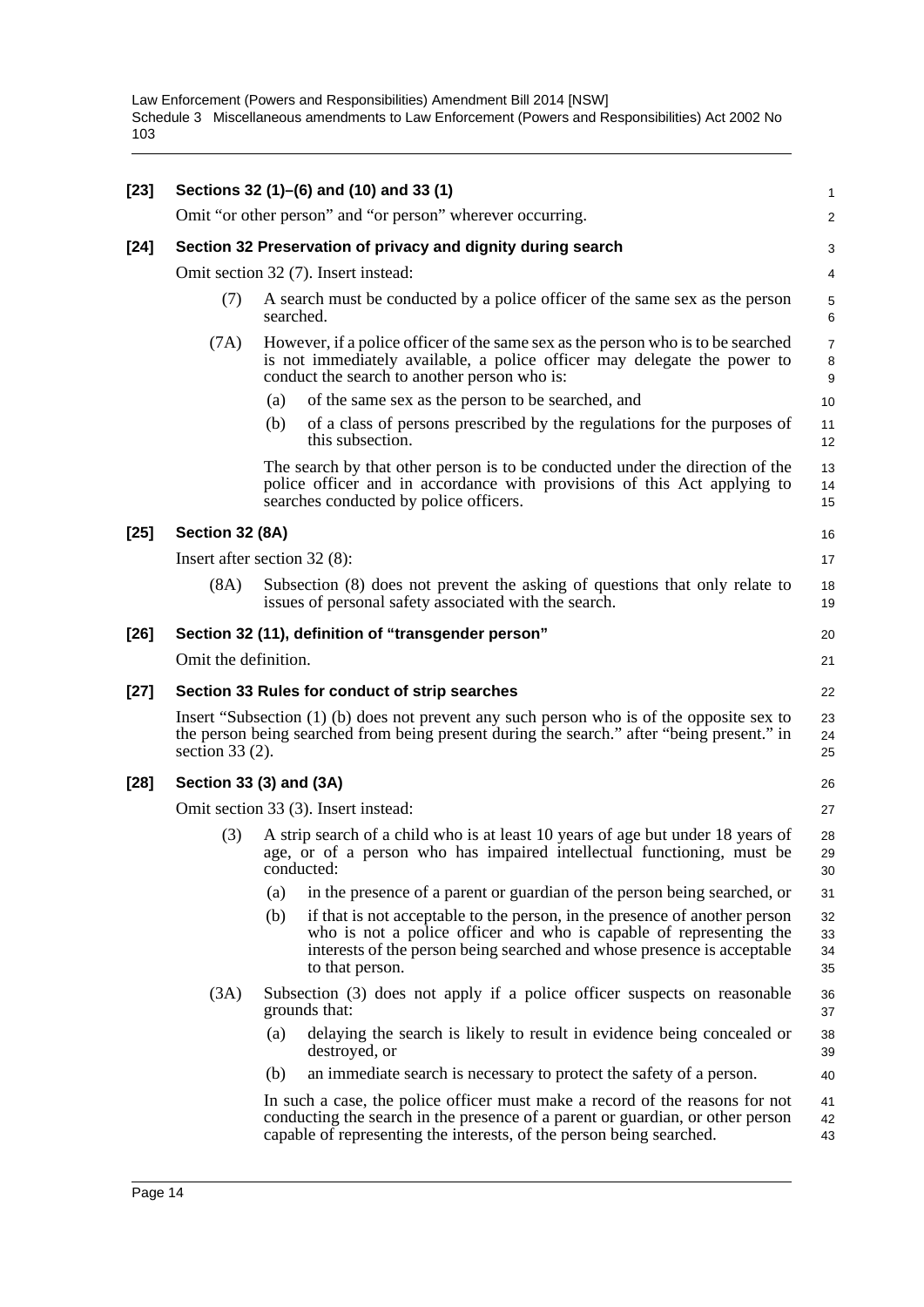| [29]   | <b>Section 34A</b>             |                          |     |                                                                                                                                                                                                                                              |                     |  |  |
|--------|--------------------------------|--------------------------|-----|----------------------------------------------------------------------------------------------------------------------------------------------------------------------------------------------------------------------------------------------|---------------------|--|--|
|        |                                | Insert after section 34: |     |                                                                                                                                                                                                                                              |                     |  |  |
|        | 34A                            |                          |     | Searches carried out with consent                                                                                                                                                                                                            | 3                   |  |  |
|        |                                | (1)                      |     | A police officer may search a person with the person's consent but only if the<br>police officer has sought the person's consent before carrying out the search.                                                                             | 4<br>5              |  |  |
|        |                                | (2)                      |     | A police officer must, before carrying out any such consensual search, provide<br>the person with:                                                                                                                                           | 6<br>$\overline{7}$ |  |  |
|        |                                |                          | (a) | evidence that the police officer is a police officer (unless the police<br>officer is in uniform), and                                                                                                                                       | 8<br>9              |  |  |
|        |                                |                          | (b) | the name of the police officer and his or her place of duty.                                                                                                                                                                                 | 10                  |  |  |
| $[30]$ |                                |                          |     | Section 54 Issue of notice to produce documents                                                                                                                                                                                              | 11                  |  |  |
|        |                                |                          |     | Omit section 54 (1). Insert instead:                                                                                                                                                                                                         | 12                  |  |  |
|        |                                | (1)                      |     | An eligible issuing officer to whom an application for a notice to produce<br>documents is made may, if satisfied that there are reasonable grounds for<br>doing so, issue the notice to produce documents.                                  | 13<br>14<br>15      |  |  |
| $[31]$ |                                |                          |     | <b>Section 82 Entry by invitation</b>                                                                                                                                                                                                        | 16                  |  |  |
|        |                                |                          |     | Insert "or $(3A)$ " after "subsection $(3)$ " in section 82 $(2)$ (b).                                                                                                                                                                       | 17                  |  |  |
| $[32]$ | Section 82 (3A)-(3C)           |                          |     |                                                                                                                                                                                                                                              |                     |  |  |
|        | Insert after section $82$ (3): |                          |     |                                                                                                                                                                                                                                              |                     |  |  |
|        |                                | (3A)                     |     | A police officer who has entered a dwelling in accordance with subsection (1)<br>may remain in the dwelling and exercise any of the following powers until<br>such time as a warrant is issued under section 83 in relation to the dwelling: | 20<br>21<br>22      |  |  |
|        |                                |                          | (a) | direct a person to leave, or not to enter, the dwelling,                                                                                                                                                                                     | 23                  |  |  |
|        |                                |                          | (b) | remove from the dwelling a person who fails to comply with a direction<br>to leave the dwelling,                                                                                                                                             | 24<br>25            |  |  |
|        |                                |                          | (c) | prevent a person from entering the dwelling,                                                                                                                                                                                                 | 26                  |  |  |
|        |                                |                          | (d) | prevent a person from removing evidence from or otherwise interfering<br>with the dwelling or anything in it and, for that purpose, detain and<br>search the person.                                                                         | 27<br>28<br>29      |  |  |
|        |                                | (3B)                     |     | Such a power may be exercised only if the police officer suspects on<br>reasonable grounds that:                                                                                                                                             | 30<br>31            |  |  |
|        |                                |                          | (a) | a domestic violence offence is being, or may have been recently,<br>committed in the dwelling, and                                                                                                                                           | 32<br>33            |  |  |
|        |                                |                          | (b) | the exercise of the power is necessary to preserve evidence of the<br>commission of the offence.                                                                                                                                             | 34<br>35            |  |  |
|        |                                | (3C)                     |     | A police officer may exercise a power under subsection (3A) even though an<br>occupier of the dwelling expressly refuses authority to the police officer to<br>remain in the dwelling.                                                       | 36<br>37<br>38      |  |  |
| $[33]$ |                                |                          |     | Section 83 Warrant where entry denied or authority to remain refused                                                                                                                                                                         | 39                  |  |  |
|        |                                |                          |     | Insert "or is expressly refused authority to remain in a specified dwelling by an occupier of<br>the dwelling" after "dwelling" in section $83(1)(a)$ .                                                                                      | 40<br>41            |  |  |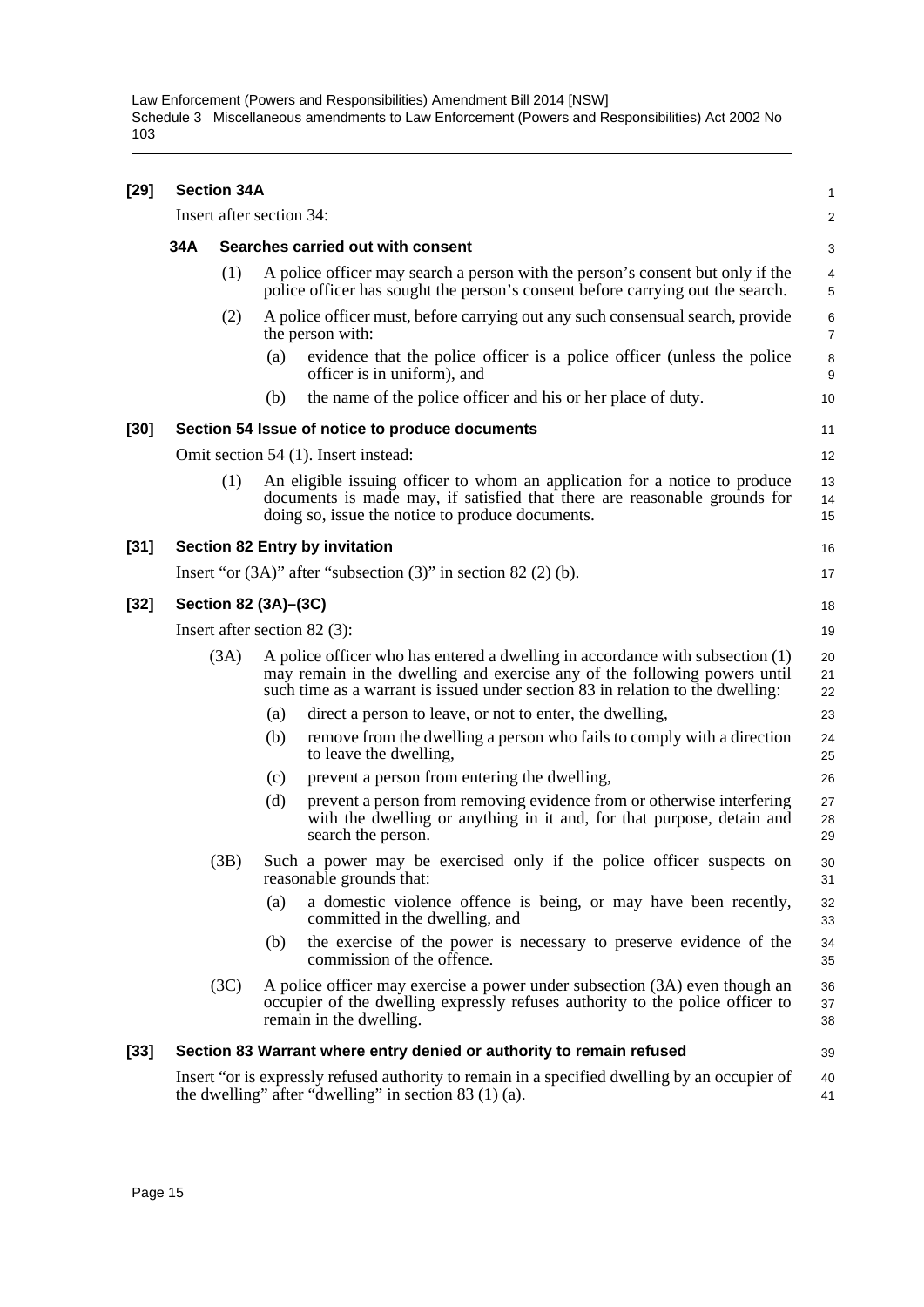| $[34]$ |                                                                                           |      | Section 83 (1) (b) (ii)                                                                                                                                                                                                                                                           | $\mathbf{1}$         |  |  |  |
|--------|-------------------------------------------------------------------------------------------|------|-----------------------------------------------------------------------------------------------------------------------------------------------------------------------------------------------------------------------------------------------------------------------------------|----------------------|--|--|--|
|        |                                                                                           |      | Insert ", or to remain in the dwelling," after "immediately".                                                                                                                                                                                                                     | 2                    |  |  |  |
| $[35]$ |                                                                                           |      | Section 83 (2) (a)                                                                                                                                                                                                                                                                | 3                    |  |  |  |
|        |                                                                                           |      | Insert "or remain in" after "enter".                                                                                                                                                                                                                                              | 4                    |  |  |  |
| $[36]$ |                                                                                           |      | Section 84 Obstruction or hindrance of person executing warrant or exercising<br>power under this Part                                                                                                                                                                            | 5<br>6               |  |  |  |
|        |                                                                                           |      | Insert "or a police officer who is exercising a power under this Part" after "this Part".                                                                                                                                                                                         | $\overline{7}$       |  |  |  |
| $[37]$ |                                                                                           |      | Section 91 Establishment of crime scene                                                                                                                                                                                                                                           | 8                    |  |  |  |
|        |                                                                                           |      | Insert after section 91 $(3)$ :                                                                                                                                                                                                                                                   | 9                    |  |  |  |
|        |                                                                                           | (4)  | Subsection (3) does not prevent a subsequent crime scene being established on<br>the same premises in a 24 hour period for the purposes of investigating a<br>separate offence that is not related to the offence in respect of which the initial<br>crime scene was established. | 10<br>11<br>12<br>13 |  |  |  |
| $[38]$ |                                                                                           |      | Section 92 Exercise of powers at crime scene                                                                                                                                                                                                                                      | 14                   |  |  |  |
|        |                                                                                           |      | Omit "(a)–(f)" from section 92 (1). Insert instead "(a)–(l)".                                                                                                                                                                                                                     | 15                   |  |  |  |
| $[39]$ | <b>Section 92 (3)</b>                                                                     |      |                                                                                                                                                                                                                                                                                   | 16                   |  |  |  |
|        | Omit "3 hours".                                                                           |      |                                                                                                                                                                                                                                                                                   | 17                   |  |  |  |
|        |                                                                                           |      | Insert instead "4 hours (or not more than 6 hours in the case of a crime scene established in<br>a rural area prescribed by the regulations)".                                                                                                                                    | 18<br>19             |  |  |  |
| $[40]$ | Section 92 (5A)                                                                           |      |                                                                                                                                                                                                                                                                                   |                      |  |  |  |
|        |                                                                                           |      | Insert after section $92(5)$ :                                                                                                                                                                                                                                                    | 21                   |  |  |  |
|        |                                                                                           | (5A) | A police officer may, in exercising crime scene powers conferred by<br>subsection (1) at a crime scene, open a thing that is locked only if it is possible<br>to do so without causing any damage to the thing or the lock.                                                       | 22<br>23<br>24       |  |  |  |
| $[41]$ | Section 93 Notice to senior police officer where warrant not required                     |      |                                                                                                                                                                                                                                                                                   |                      |  |  |  |
|        | Omit "3 hours or less".                                                                   |      |                                                                                                                                                                                                                                                                                   |                      |  |  |  |
|        |                                                                                           |      | Insert instead "4 hours or less or for a period of 6 hours or less in the case of a rural area<br>referred to in section 92 $(3)$ ".                                                                                                                                              | 27<br>28             |  |  |  |
| $[42]$ | <b>Section 94 Crime scene warrants</b>                                                    |      |                                                                                                                                                                                                                                                                                   |                      |  |  |  |
|        | Insert after section $94(2)$ :                                                            |      |                                                                                                                                                                                                                                                                                   |                      |  |  |  |
|        |                                                                                           | (2A) | A crime scene warrant may, if a crime scene in relation to an offence is<br>established on more than one set of premises, apply to each of those sets of<br>premises.                                                                                                             | 31<br>32<br>33       |  |  |  |
| $[43]$ | <b>Section 94A</b>                                                                        |      |                                                                                                                                                                                                                                                                                   |                      |  |  |  |
|        | Insert after section 94:                                                                  |      |                                                                                                                                                                                                                                                                                   |                      |  |  |  |
|        | 94A<br>Application by occupier for review by authorised officer of crime scene<br>warrant |      |                                                                                                                                                                                                                                                                                   |                      |  |  |  |
|        |                                                                                           | (1)  | This section applies to crime scene warrants issued in relation to premises that<br>are not a public place.                                                                                                                                                                       | 38<br>39             |  |  |  |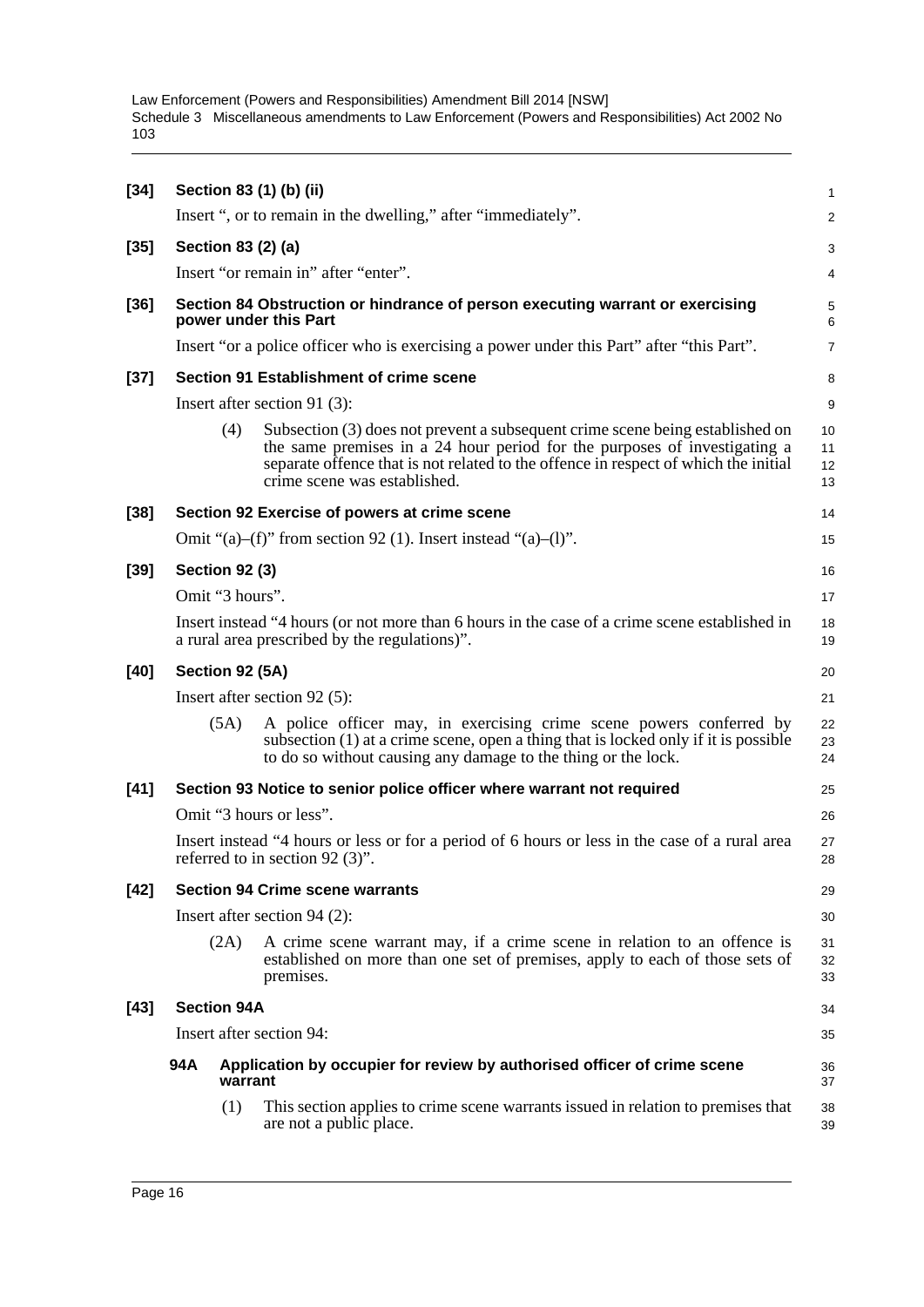|        |                                                                           | (2)               |     | The occupier of premises in respect of which a crime scene warrant is issued<br>may apply to an authorised officer for a review of the grounds on which the<br>warrant was issued.                                                                     | $\mathbf{1}$<br>$\overline{c}$<br>3 |  |  |
|--------|---------------------------------------------------------------------------|-------------------|-----|--------------------------------------------------------------------------------------------------------------------------------------------------------------------------------------------------------------------------------------------------------|-------------------------------------|--|--|
|        |                                                                           | (3)               |     | Any such application for a review of a crime scene warrant does not stay the<br>operation of the warrant.                                                                                                                                              | 4<br>5                              |  |  |
|        |                                                                           | (4)               |     | After reviewing the grounds on which the crime scene warrant was issued, the<br>authorised officer to whom an application for review is made may:                                                                                                      | $\,6\,$<br>$\overline{7}$           |  |  |
|        |                                                                           |                   | (a) | by order in writing, revoke the crime scene warrant, or                                                                                                                                                                                                | 8                                   |  |  |
|        |                                                                           |                   | (b) | refuse to revoke the warrant.                                                                                                                                                                                                                          | 9                                   |  |  |
| [44]   |                                                                           |                   |     | <b>Section 95 Crime scene powers</b>                                                                                                                                                                                                                   | 10                                  |  |  |
|        |                                                                           |                   |     | Insert "Any such consent must, as far as is reasonably practicable, be in writing." after<br>"consents." in section 95 (3).                                                                                                                            | 11<br>12                            |  |  |
| [45]   | <b>Section 95 (4)</b>                                                     |                   |     |                                                                                                                                                                                                                                                        |                                     |  |  |
|        |                                                                           |                   |     | Insert after section 95 (3) (before the note):                                                                                                                                                                                                         | 14                                  |  |  |
|        |                                                                           | (4)               |     | The occupier of premises may consent to the exercise of crime scene powers<br>on the premises only if the occupier is, before giving consent, informed by a<br>police officer of the following:                                                        | 15<br>16<br>17                      |  |  |
|        |                                                                           |                   | (a) | the crime scene powers proposed to be exercised on the premises,                                                                                                                                                                                       | 18                                  |  |  |
|        |                                                                           |                   | (b) | the reasons for exercising those powers,                                                                                                                                                                                                               | 19                                  |  |  |
|        |                                                                           |                   | (c) | the right of the occupier to refuse consent.                                                                                                                                                                                                           | 20                                  |  |  |
| $[46]$ |                                                                           |                   |     | Section 108E Recording not authorised after arrest                                                                                                                                                                                                     | 21                                  |  |  |
|        |                                                                           | Omit the section. |     |                                                                                                                                                                                                                                                        | 22                                  |  |  |
| [47]   | Section 108F Operation of Surveillance Devices Act 2007                   |                   |     |                                                                                                                                                                                                                                                        |                                     |  |  |
|        |                                                                           |                   |     | Insert "(including the recording of a conversation between police officers by means of ICV<br>equipment)" after "ICV equipment".                                                                                                                       | 24<br>25                            |  |  |
| [48]   | Part 10, note                                                             |                   |     |                                                                                                                                                                                                                                                        |                                     |  |  |
|        | Omit "Division 2" from the note to the Part. Insert instead "Division 3". |                   |     |                                                                                                                                                                                                                                                        |                                     |  |  |
| [49]   | <b>Section 137C</b>                                                       |                   |     |                                                                                                                                                                                                                                                        |                                     |  |  |
|        | Insert after section 137B:                                                |                   |     |                                                                                                                                                                                                                                                        |                                     |  |  |
|        | 137C                                                                      |                   |     | Commissioner may order destruction of identification particulars                                                                                                                                                                                       | 30                                  |  |  |
|        |                                                                           | (1)               |     | The Commissioner may, in such cases as the Commissioner considers it to be<br>appropriate, order the destruction of any photograph, finger-prints or<br>palm-prints of a person that have been taken under this Division in relation to<br>an offence. | 31<br>32<br>33<br>34                |  |  |
|        |                                                                           | (2)               |     | This section does not affect any requirement under this Division relating to the<br>destruction of a person's photograph, finger-prints or palm-prints.                                                                                                | 35<br>36                            |  |  |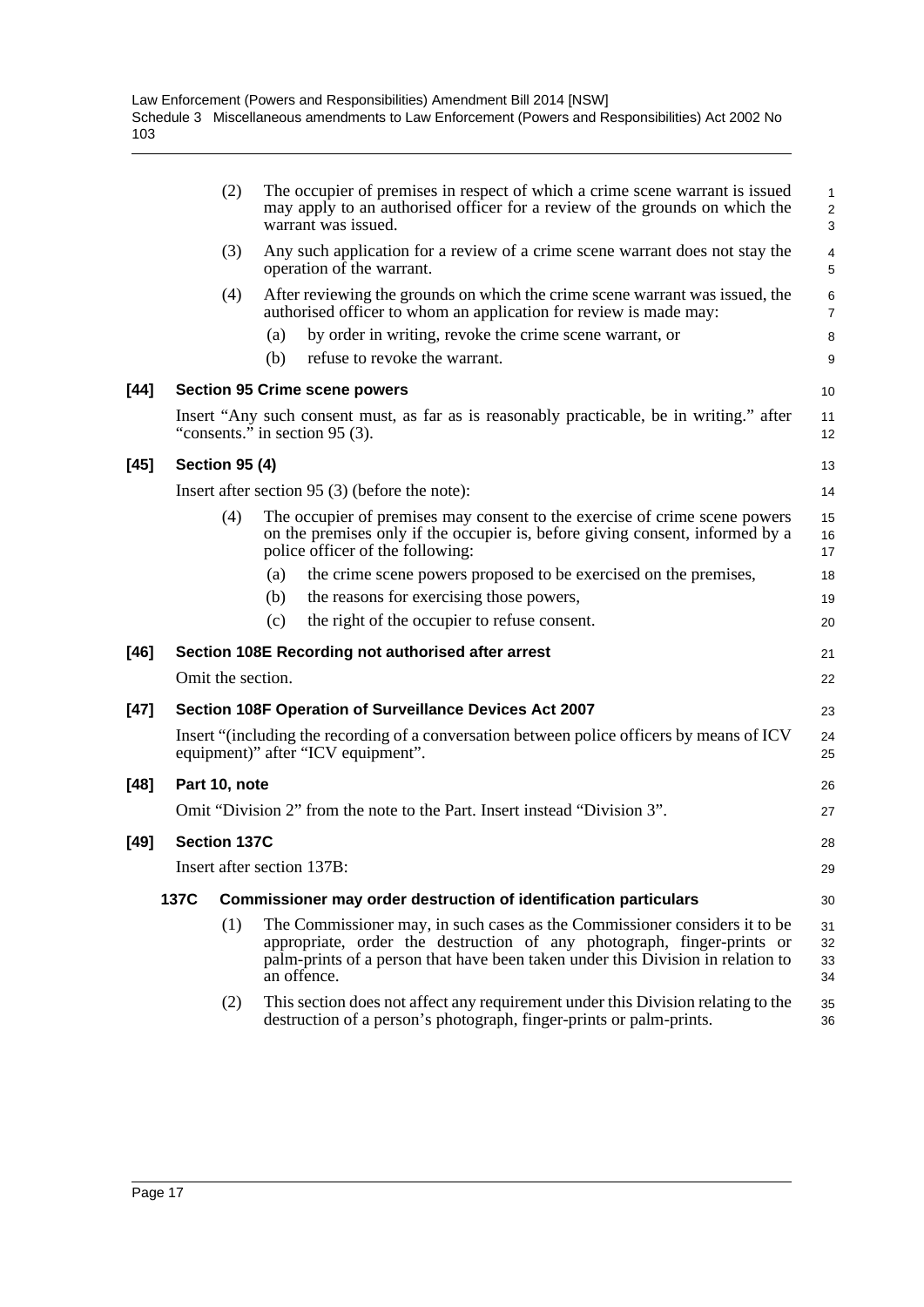| [50]   | Part 12, heading and note<br>Omit the heading and the note to the Part. Insert instead:                                                                                                                                |         |                                                                                                                                                                                                      |                     |  |  |
|--------|------------------------------------------------------------------------------------------------------------------------------------------------------------------------------------------------------------------------|---------|------------------------------------------------------------------------------------------------------------------------------------------------------------------------------------------------------|---------------------|--|--|
|        |                                                                                                                                                                                                                        |         |                                                                                                                                                                                                      | $\overline{c}$      |  |  |
|        |                                                                                                                                                                                                                        | Part 12 | Miscellaneous police powers relating to vehicles<br>and traffic                                                                                                                                      | 3<br>$\overline{4}$ |  |  |
| $[51]$ |                                                                                                                                                                                                                        |         | Sections 187 (1) and 188 (1)                                                                                                                                                                         | 5                   |  |  |
|        |                                                                                                                                                                                                                        |         | Insert "of Police" after "Commissioner" wherever occurring.                                                                                                                                          | 6                   |  |  |
| $[52]$ |                                                                                                                                                                                                                        |         | Sections 189B (3) and 189C (3)                                                                                                                                                                       | $\overline{7}$      |  |  |
|        | occurring.                                                                                                                                                                                                             |         | Omit "to the <i>Road Transport Act 2013</i> " from the definition of <b><i>oral fluid test</i></b> wherever                                                                                          | 8<br>9              |  |  |
| $[53]$ |                                                                                                                                                                                                                        |         | Sections 189B (3) and 189C (3)                                                                                                                                                                       | 10                  |  |  |
|        |                                                                                                                                                                                                                        |         | Omit the definition of <i>prescribed illicit drug</i> wherever occurring.                                                                                                                            | 11                  |  |  |
| $[54]$ | Part 12 (as amended by this Schedule)                                                                                                                                                                                  |         |                                                                                                                                                                                                      |                     |  |  |
|        | Omit the Part.                                                                                                                                                                                                         |         |                                                                                                                                                                                                      |                     |  |  |
|        | Transfer the Part to the <i>Road Transport Act 2013</i> as Part 5.5, renumber sections 185–192<br>of the transferred Part as sections 148A–148K and amend any cross-references in the<br>transferred Part accordingly. |         |                                                                                                                                                                                                      |                     |  |  |
| $[55]$ | <b>Section 200A</b>                                                                                                                                                                                                    |         |                                                                                                                                                                                                      |                     |  |  |
|        | Insert after section 200:                                                                                                                                                                                              |         |                                                                                                                                                                                                      |                     |  |  |
|        | 200A<br>Code of practice                                                                                                                                                                                               |         |                                                                                                                                                                                                      |                     |  |  |
|        |                                                                                                                                                                                                                        | (1)     | The regulations may prescribe a code of practice relating to the exercise of<br>powers by police officers under this Part and the rights of persons to whom<br>directions are given under this Part. | 20<br>21<br>22      |  |  |
|        |                                                                                                                                                                                                                        | (2)     | The exercise of powers by police officers under this Part is subject to any such<br>code of practice.                                                                                                | 23<br>24            |  |  |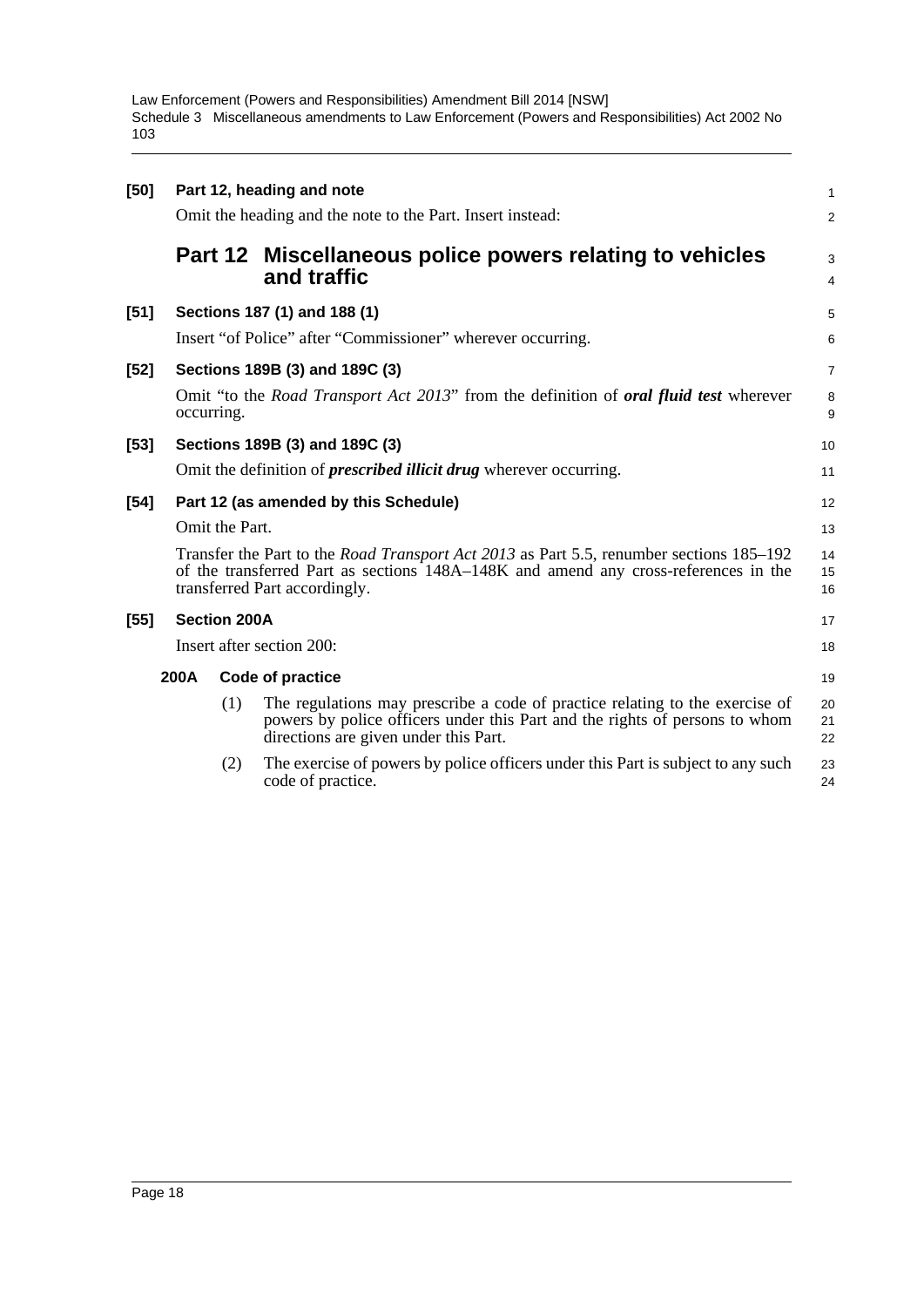<span id="page-24-0"></span>

| <b>Schedule 4</b> |                                                                                                                                |                  | <b>Amendment of Law Enforcement (Powers and</b><br><b>Responsibilities) Regulation 2005</b>                                                                                                                                                                                                                                                                                       |                                     |  |  |
|-------------------|--------------------------------------------------------------------------------------------------------------------------------|------------------|-----------------------------------------------------------------------------------------------------------------------------------------------------------------------------------------------------------------------------------------------------------------------------------------------------------------------------------------------------------------------------------|-------------------------------------|--|--|
| $[1]$             |                                                                                                                                | <b>Clause 8A</b> |                                                                                                                                                                                                                                                                                                                                                                                   | 3                                   |  |  |
|                   |                                                                                                                                |                  | Insert after clause 8:                                                                                                                                                                                                                                                                                                                                                            | 4                                   |  |  |
|                   | <b>8A</b>                                                                                                                      |                  | Receipts for things seized under covert search warrant                                                                                                                                                                                                                                                                                                                            | 5                                   |  |  |
|                   |                                                                                                                                | (1)              | A person who seizes a thing while executing a covert search warrant must, at<br>the time the occupier's notice under section 67 of the Act is served (the time<br>of notification) on the person who was the occupier of the subject premises at<br>the time the warrant was executed, provide the occupier of the premises with<br>a receipt acknowledging seizure of the thing. | 6<br>$\overline{7}$<br>8<br>9<br>10 |  |  |
|                   |                                                                                                                                | (2)              | However, any such receipt is not required to be provided at the time of<br>notification if an eligible issuing officer issues a certificate to the effect that:                                                                                                                                                                                                                   | 11<br>12                            |  |  |
|                   |                                                                                                                                |                  | the receipt contains matter:<br>(a)                                                                                                                                                                                                                                                                                                                                               | 13                                  |  |  |
|                   |                                                                                                                                |                  | that could disclose a person's identity, and<br>(i)                                                                                                                                                                                                                                                                                                                               | 14                                  |  |  |
|                   |                                                                                                                                |                  | (ii)<br>that, if disclosed, is likely to jeopardise that or any other person's<br>safety, or                                                                                                                                                                                                                                                                                      | 15<br>16                            |  |  |
|                   |                                                                                                                                |                  | the receipt contains matter that, if disclosed, may seriously compromise<br>(b)<br>the investigation of any matter.                                                                                                                                                                                                                                                               | 17<br>18                            |  |  |
| $[2]$             |                                                                                                                                |                  | <b>Clause 10 Keeping and inspection of records</b>                                                                                                                                                                                                                                                                                                                                | 19                                  |  |  |
|                   |                                                                                                                                |                  | Insert "or $8A$ " after "clause $8$ " in clause $10(1)(d)$ .                                                                                                                                                                                                                                                                                                                      | 20                                  |  |  |
| $[3]$             | <b>Clause 10 (7)</b>                                                                                                           |                  |                                                                                                                                                                                                                                                                                                                                                                                   |                                     |  |  |
|                   | Insert after clause $10(6)$ :                                                                                                  |                  |                                                                                                                                                                                                                                                                                                                                                                                   |                                     |  |  |
|                   |                                                                                                                                | (7)              | In the case of a crime scene warrant under Part 7 of the Act that relates to more<br>than one set of premises, subclause $(6)$ (a) authorises the occupier of premises,<br>or a person acting on behalf of the occupier, to inspect only so much of the<br>documents as relate to the premises of the occupier.                                                                   | 23<br>24<br>25<br>26                |  |  |
| [4]               | <b>Schedule 1 Forms</b>                                                                                                        |                  |                                                                                                                                                                                                                                                                                                                                                                                   |                                     |  |  |
|                   | Insert in Form 19 at the end of the matter appearing under the heading "Challenging the<br>issue or execution of the warrant": |                  |                                                                                                                                                                                                                                                                                                                                                                                   |                                     |  |  |
|                   |                                                                                                                                |                  | Under section 94A of the Law Enforcement (Powers and Responsibilities)<br>Act 2002 you have, if you are the occupier of private premises, the right to<br>apply to an authorised officer to have the warrant reviewed.                                                                                                                                                            | 30<br>31<br>32                      |  |  |
| [5]               | Schedule 1, Form 20                                                                                                            |                  |                                                                                                                                                                                                                                                                                                                                                                                   |                                     |  |  |
|                   |                                                                                                                                |                  | Insert after item 4:                                                                                                                                                                                                                                                                                                                                                              | 34                                  |  |  |
|                   |                                                                                                                                |                  | $*4A$<br>[To be completed in the case of a crime scene warrant.] The warrant<br>was executed in relation to [Specify address of premises in relation to<br>which crime scene warrant was executed.]                                                                                                                                                                               | 35<br>36<br>37                      |  |  |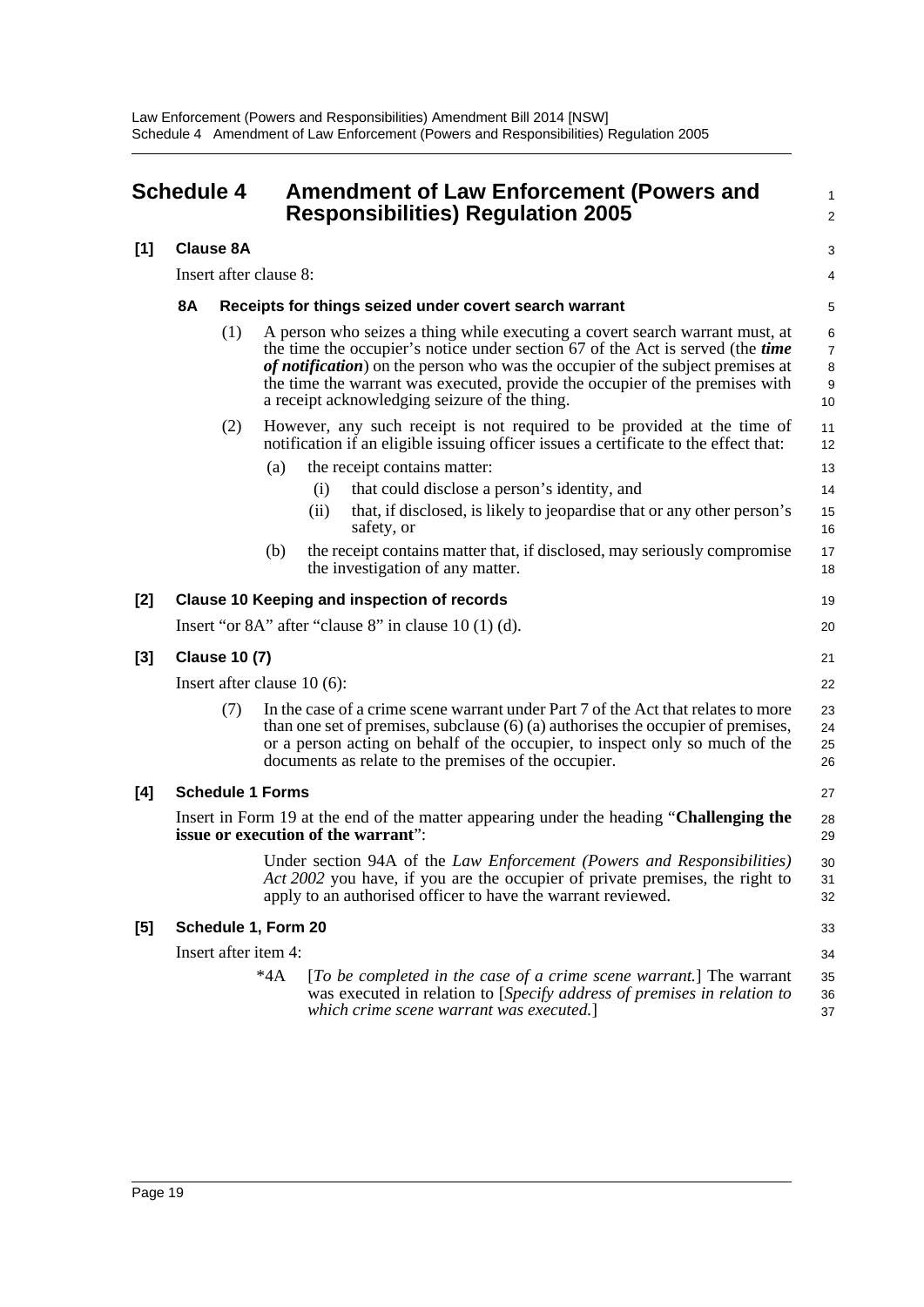<span id="page-25-0"></span>

|       | <b>Schedule 5</b><br><b>Consequential amendment of other legislation</b>                                                                                                                                                                      | 1              |
|-------|-----------------------------------------------------------------------------------------------------------------------------------------------------------------------------------------------------------------------------------------------|----------------|
| 5.1   | <b>Child Protection (Offenders Registration) Act 2000 No 42</b>                                                                                                                                                                               | $\overline{2}$ |
|       | Section 16C Entry by police officers to verify residence                                                                                                                                                                                      | 3              |
|       | Omit the note after section 16C (1). Insert instead:                                                                                                                                                                                          | $\overline{4}$ |
|       | Note. Safeguards relating to the exercise of power under this section are set out in<br>Part 15 of the Law Enforcement (Powers and Responsibilities) Act 2002.                                                                                | 5<br>6         |
| 5.2   | <b>Coastal Protection Act 1979 No 13</b>                                                                                                                                                                                                      | 7              |
|       | <b>Section 8 Identification cards</b>                                                                                                                                                                                                         | 8              |
|       | Omit the note after section 8 (3). Insert instead:                                                                                                                                                                                            | 9              |
|       | Note. See Part 15 of the Law Enforcement (Powers and Responsibilities) Act 2002 in<br>relation to a police officer's obligation to produce evidence that the police officer is a<br>police officer (unless the police officer is in uniform). | 10<br>11<br>12 |
| 5.3   | <b>Crimes (Criminal Organisations Control) Act 2012 No 9</b>                                                                                                                                                                                  | 13             |
|       | Section 35A Failure of person to disclose identity on request                                                                                                                                                                                 | 14             |
|       | Omit the note at the end of the section. Insert instead:                                                                                                                                                                                      | 15             |
|       | Note. Safeguards relating to the exercise of power under sections 16 (6) and 26 (7A)<br>are set out in Part 15 of the Law Enforcement (Powers and Responsibilities) Act 2002.                                                                 | 16<br>17       |
| 5.4   | Crimes (Forensic Procedures) Act 2000 No 59                                                                                                                                                                                                   | 18             |
|       | <b>Section 3 Interpretation</b>                                                                                                                                                                                                               | 19             |
|       | Omit section $3(2)$ .                                                                                                                                                                                                                         | 20             |
| 5.5   | Dangerous Goods (Road and Rail Transport) Act 2008 No 95                                                                                                                                                                                      | 21             |
|       | <b>Section 18 Identification cards</b>                                                                                                                                                                                                        | 22             |
|       | Omit the note at the end of the section.                                                                                                                                                                                                      | 23             |
| 5.6   | Intoxicated Persons (Sobering Up Centres Trial) Act 2013 No 15                                                                                                                                                                                | 24             |
| [1]   | Section 10 Supplying police officer's details and giving warnings                                                                                                                                                                             | 25             |
|       | Omit "Section 201". Insert instead "Part 15".                                                                                                                                                                                                 | 26             |
| $[2]$ | <b>Section 10</b>                                                                                                                                                                                                                             | 27             |
|       | Omit the note at the end of the section. Insert instead:                                                                                                                                                                                      | 28             |
|       | Note. Part 15 of the Law Enforcement (Powers and Responsibilities) Act 2002 sets out<br>safeguards relating to the exercise of certain police powers.                                                                                         | 29<br>30       |
| 5.7   | <b>Local Government Act 1993 No 30</b>                                                                                                                                                                                                        | 31             |
| [1]   | Section 680A Authorised person may give directions relating to public places (as<br>inserted by the Police Legislation Amendment (Special Constables) Act 2013)                                                                               | 32<br>33       |
|       | Omit "Section 201 of the Law Enforcement (Powers and Responsibilities) Act 2002<br>(Supplying police officer's details and giving warnings)" from section 680A (6).                                                                           | 34<br>35       |
|       | Insert instead "Part 15 of the Law Enforcement (Powers and Responsibilities) Act 2002<br>(Safeguards relating to powers)".                                                                                                                    | 36<br>37       |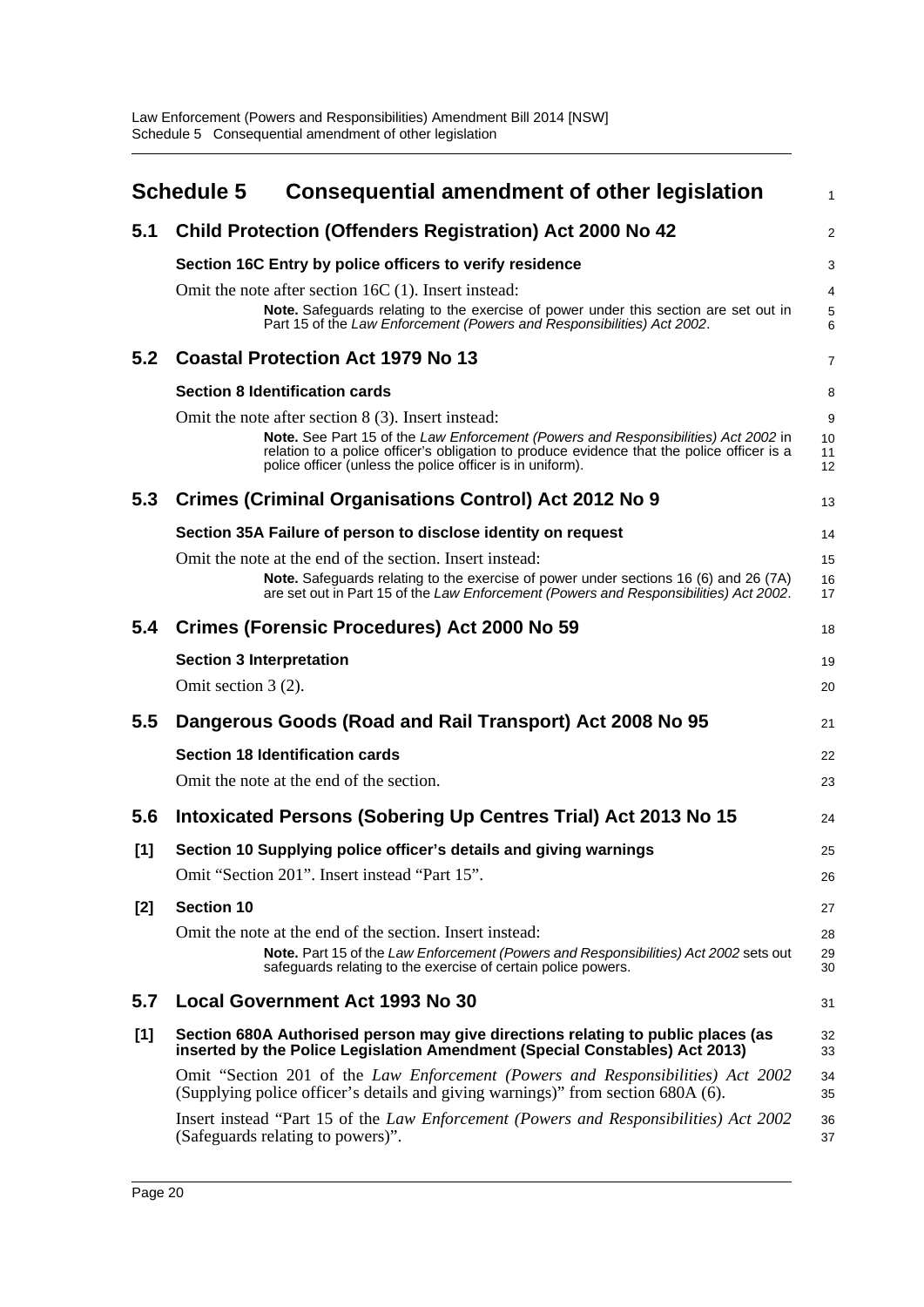| [2]   | <b>Section 680A (6)</b>                                                                                                                                                                                                                                                                                                                 | 1                          |
|-------|-----------------------------------------------------------------------------------------------------------------------------------------------------------------------------------------------------------------------------------------------------------------------------------------------------------------------------------------|----------------------------|
|       | Omit "that section". Insert instead "that Part".                                                                                                                                                                                                                                                                                        | 2                          |
| 5.8   | Major Events Act 2009 No 73                                                                                                                                                                                                                                                                                                             | 3                          |
| [1]   | Section 22 Relationship with road transport legislation                                                                                                                                                                                                                                                                                 | 4                          |
|       | Omit "section 201 (Supplying police officer's details and giving warnings)" from<br>section $22(5)$ .                                                                                                                                                                                                                                   | 5<br>6                     |
|       | Insert instead "Part 15".                                                                                                                                                                                                                                                                                                               | 7                          |
| [2]   | <b>Section 70 Identification cards</b>                                                                                                                                                                                                                                                                                                  | 8                          |
|       | Omit the note at the end of the section. Insert instead:<br>Note. See Part 15 of the Law Enforcement (Powers and Responsibilities) Act 2002 in<br>relation to a police officer's obligation to produce evidence that the police officer is a<br>police officer (unless the police officer is in uniform).                               | 9<br>10<br>11<br>12        |
| 5.9   | Motor Sports (World Rally Championship) Act 2009 No 55                                                                                                                                                                                                                                                                                  | 13                         |
|       | <b>Section 9 Directions by police officers</b>                                                                                                                                                                                                                                                                                          | 14                         |
|       | Omit "section 201" from section 9 (3). Insert instead "Part 15".                                                                                                                                                                                                                                                                        | 15                         |
|       | 5.10 Police Act 1990 No 47                                                                                                                                                                                                                                                                                                              | 16                         |
| $[1]$ | Section 82L Appointment of special constables (as inserted by the Police Legislation<br><b>Amendment (Special Constables) Act 2013)</b>                                                                                                                                                                                                 | 17<br>18                   |
|       | Omit "Section 201 of the Law Enforcement (Powers and Responsibilities) Act 2002<br>(Supplying police officer's details and giving warnings)" from section 82L (5).                                                                                                                                                                      | 19<br>20                   |
|       | Insert instead "Part 15 of the Law Enforcement (Powers and Responsibilities) Act 2002<br>(Safeguards relating to powers)".                                                                                                                                                                                                              | 21<br>22                   |
| [2]   | Section 82L (5)                                                                                                                                                                                                                                                                                                                         | 23                         |
|       | Omit "that section". Insert instead "that Part".                                                                                                                                                                                                                                                                                        | 24                         |
|       | 5.11 Police Regulation 2008                                                                                                                                                                                                                                                                                                             | 25                         |
| [1]   | Clause 132B Supplying officer's details and giving warnings                                                                                                                                                                                                                                                                             | 26                         |
|       | Omit "section 201" from clause 132B (1). Insert instead "Part 15".                                                                                                                                                                                                                                                                      | $\mathbf{Z}$               |
| [2]   | <b>Clause 132B (2)</b>                                                                                                                                                                                                                                                                                                                  | 28                         |
|       | Omit "Section 201 (1)". Insert instead "Section 202 (1)".                                                                                                                                                                                                                                                                               | 29                         |
|       | 5.12 Summary Offences Act 1988 No 25                                                                                                                                                                                                                                                                                                    | 30                         |
|       | Section 9 Continuation of intoxicated and disorderly behaviour following move on<br>direction                                                                                                                                                                                                                                           | 31<br>32                   |
|       | Omit the note after section 9 (2). Insert instead:<br><b>Note.</b> The maximum period for which a person can be directed not to return to a public<br>place is 6 hours.<br>It is a requirement under section 198 of the Law Enforcement (Powers and<br>Responsibilities) Act 2002 that the police officer warn a person given a move on | 33<br>34<br>35<br>36<br>37 |
|       | direction for being intoxicated and disorderly in a public place that it is an offence to be                                                                                                                                                                                                                                            | 38                         |